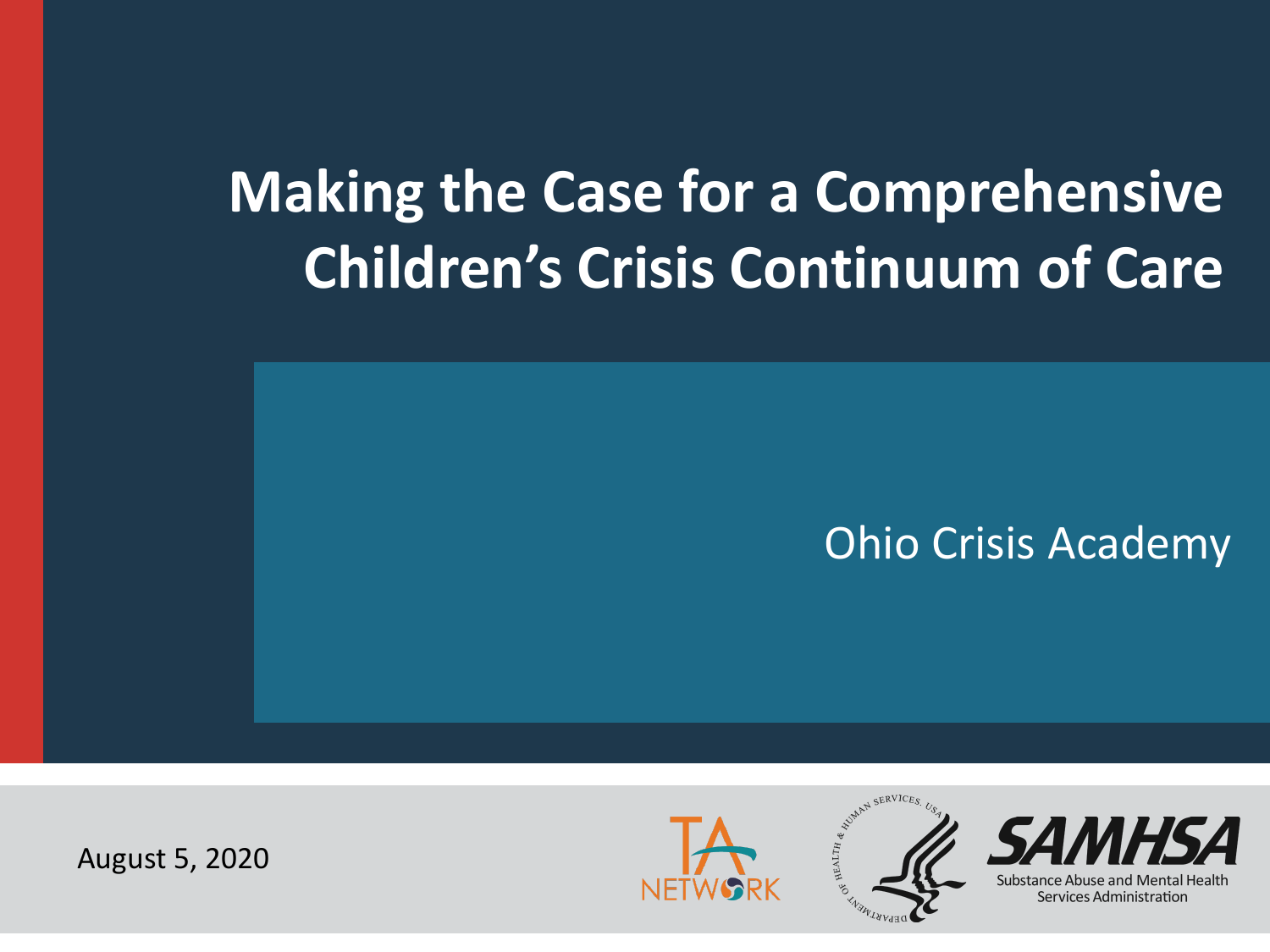#### *This webinar is hosted by the National TA Network for Children's Behavioral Health, operated by and coordinated through the University of Maryland.*

*This presentation was prepared by the National Technical Assistance Network for Children's Behavioral Health under contract with the U.S. Department of Health and Human Services, Substance Abuse and Mental Health Services Administration, Contract #HHSS280201500007C. The views, opinions, and content expressed in this presentation do not necessarily reflect the views, opinions, or policies of the Center for Mental Health Services (CMHS), the Substance Abuse and Mental Health Services Administration (SAMHSA), or the U.S. Department of Health and Human Services (HHS).*

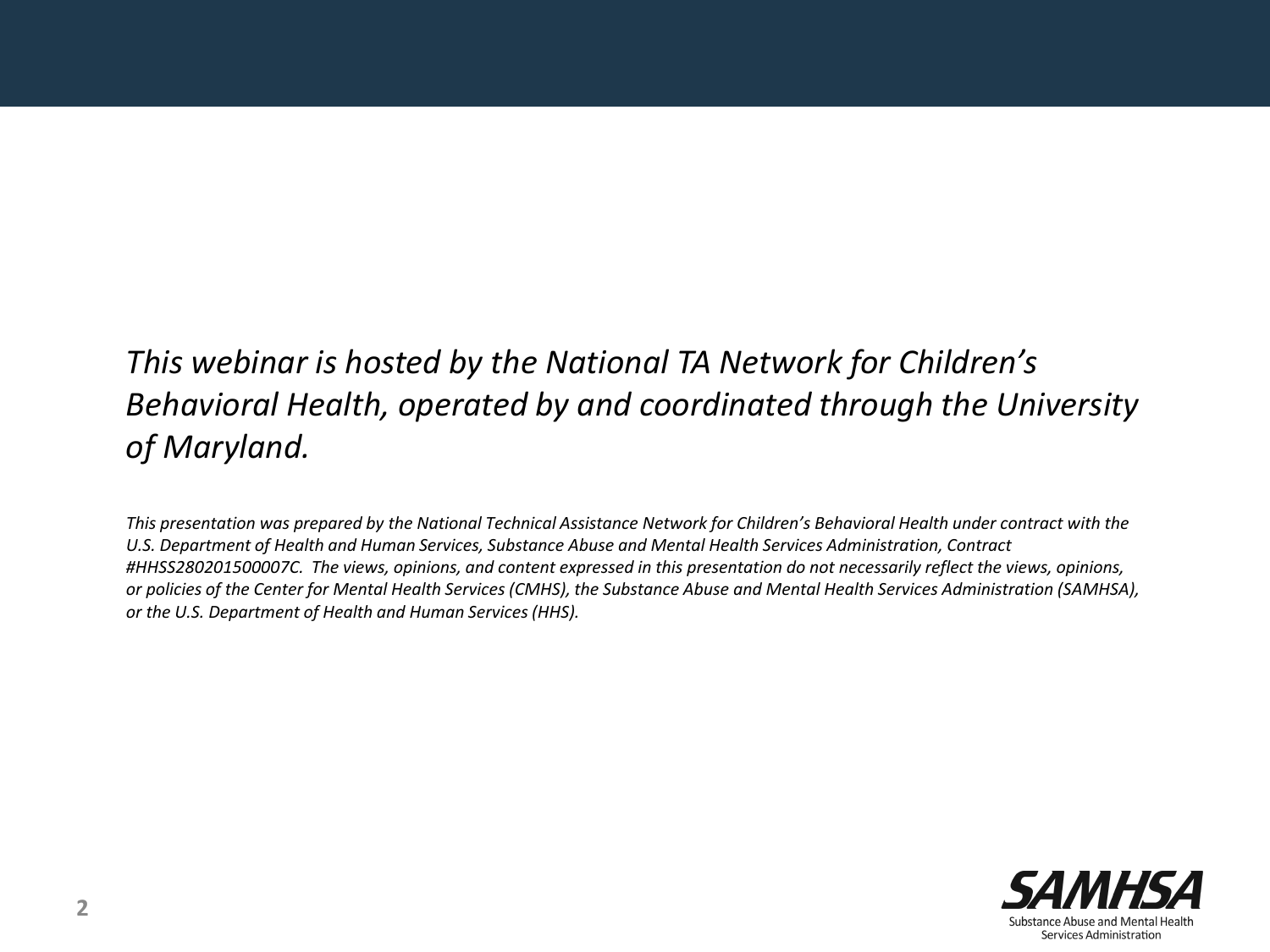Elizabeth Manley

Institute for Innovation and Implementation

## **Children's Crisis Continuum of Care**

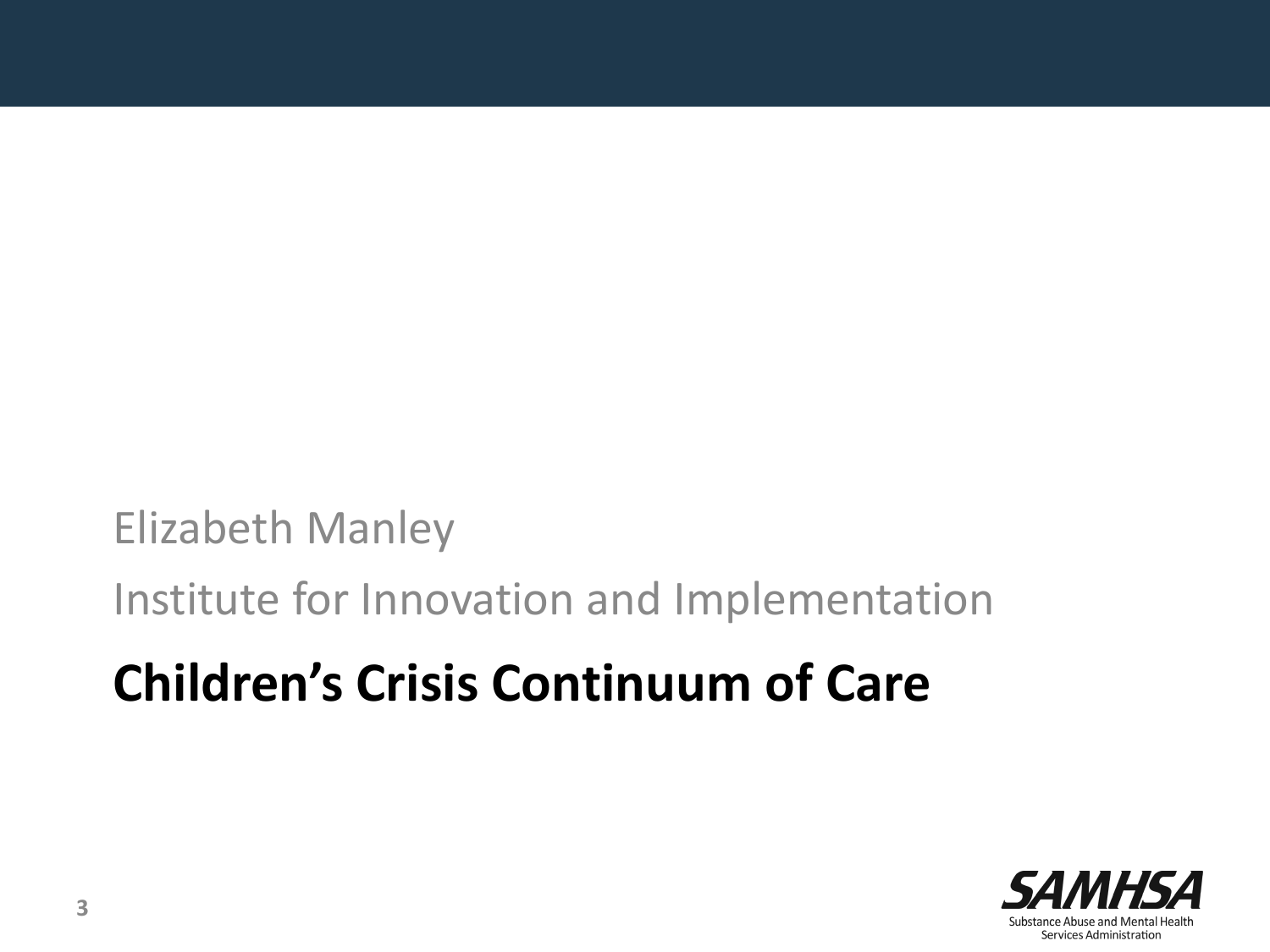## **Why A Crisis Continuum of Care for Children?**

- A crisis continuum of care designed specifically to meet the needs of children, youth and young adults, and their parents/caregivers – is necessary *to deescalate and ameliorate a crisis before more restrictive and costly interventions become necessary, and to ensure connection to necessary services and supports.*
- Key services to *shift from overuse of high-end services and supports to home- and community-based services*
- Paper published by NASMHPD "makes the case" for a comprehensive children's crisis continuum of care

Manley, E., Schober, M., Simons, D. & Zabel. M. (2018). Making The Case for a Comprehensive Children's Crisis Continuum of Care. National Association of State Mental Health Program Directors. [https://www.nasmhpd.org/sites/default/files/TACPaper8\\_ChildrensCrisisContinuumofCare\\_508C.pdf](https://www.nasmhpd.org/sites/default/files/TACPaper8_ChildrensCrisisContinuumofCare_508C.pdf)

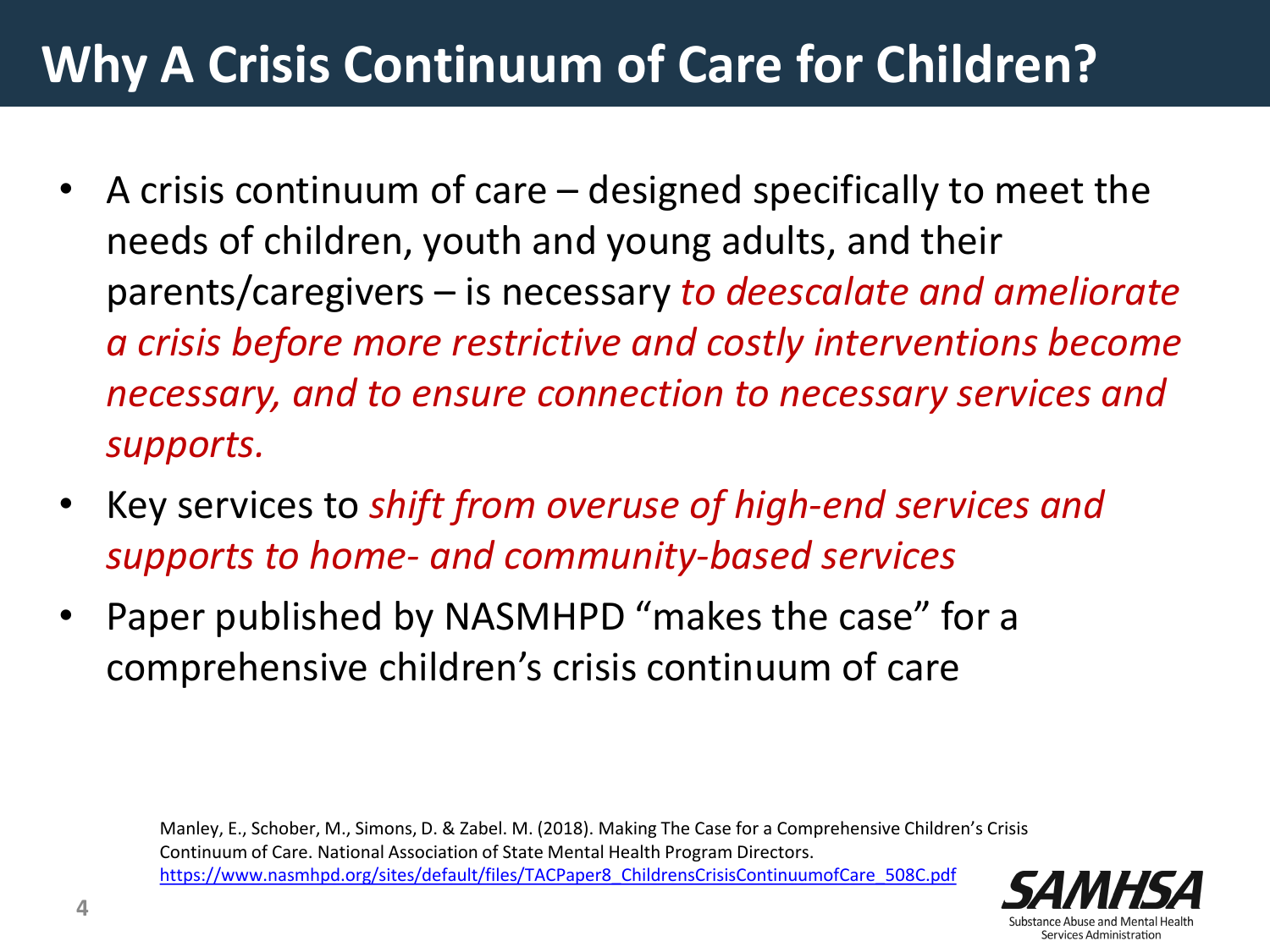Diverting unnecessary Emergency Department visits

Instituting evidence-based HCBS to provide meaningful alternatives to inpatient and residential treatment

## Supporting parents and caregivers sense of urgency

Shannahan, R., & Fields, S. (2015). Services in Support of Community Living for Youth with Serious Behavioral Health Challenges: Mobile Crisis Response and Stabilization Services. The National Technical Assistance Network for Children's Behavioral Health

Pires, S. (2010). *Building systems of care: A primer, 2nd Edition.* Washington, D.C.: Human Service Collaborative for Georgetown University National Technical Assistance Center for Children's Mental Health.

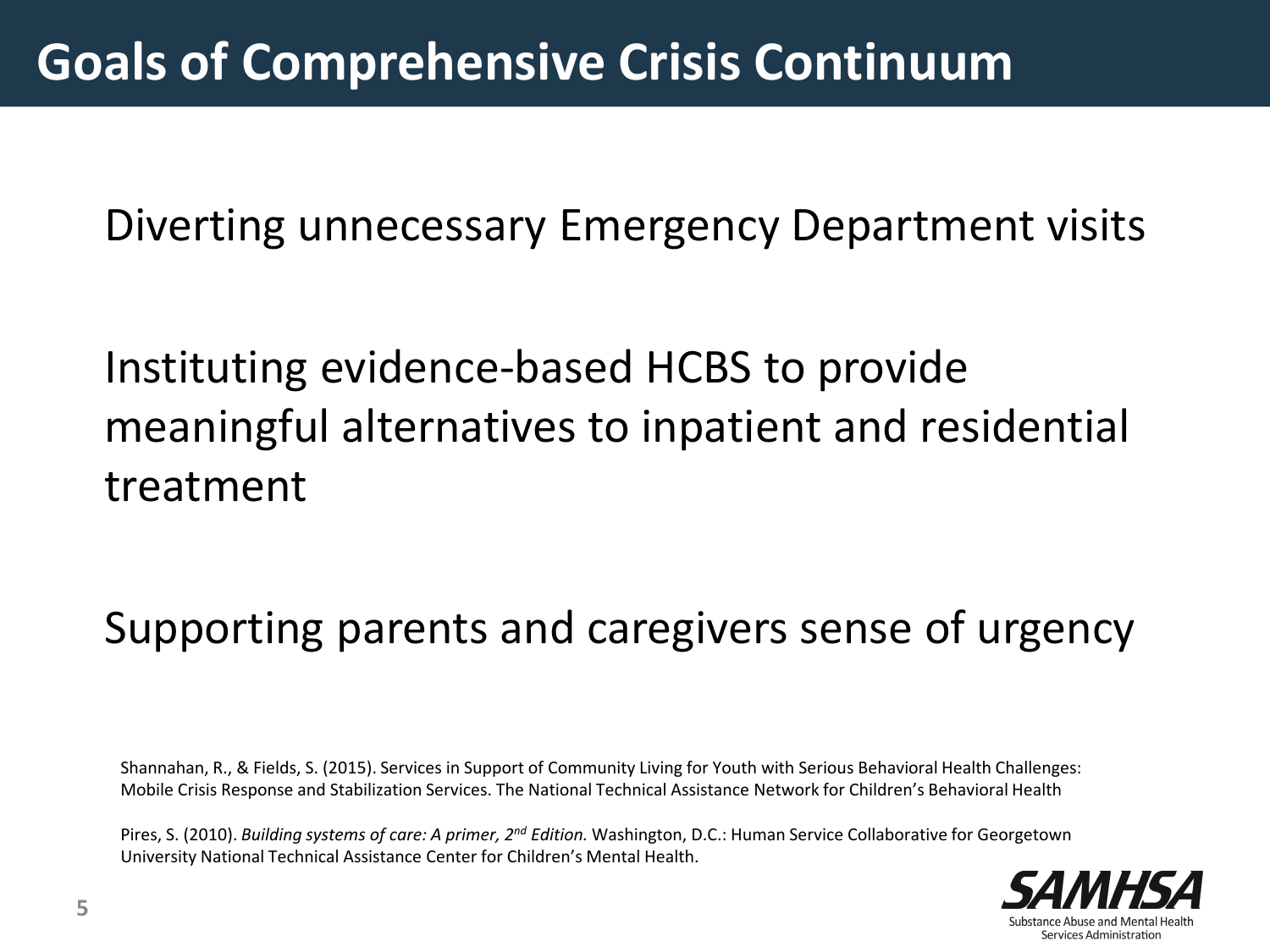## **Use of Emergency Departments (EDs)**

- Pediatric psychiatric ED visits nationwide increased from an estimated 491,000 in 2001 to 619,000 in 2010.
- ED usage rates for publicly insured children and children without any health insurance are *four-fold* above those who are privately insured.
- EDs:
	- Lack specialized expertise to respond to pediatric psychiatric emergencies leads to "boarding"
	- Expensive for payers
	- Time consuming and traumatic for parents and children

Pittsenbarger, Z.E., Mannix, R. (2014). Trends in Pediatric Visits to the Emergency Department for Psychiatric Illnesses. Academic Emergency Medicine (21)1, 25-30. Retrieved from<https://onlinelibrary.wiley.com/doi/epdf/10.1111/acem.12282>

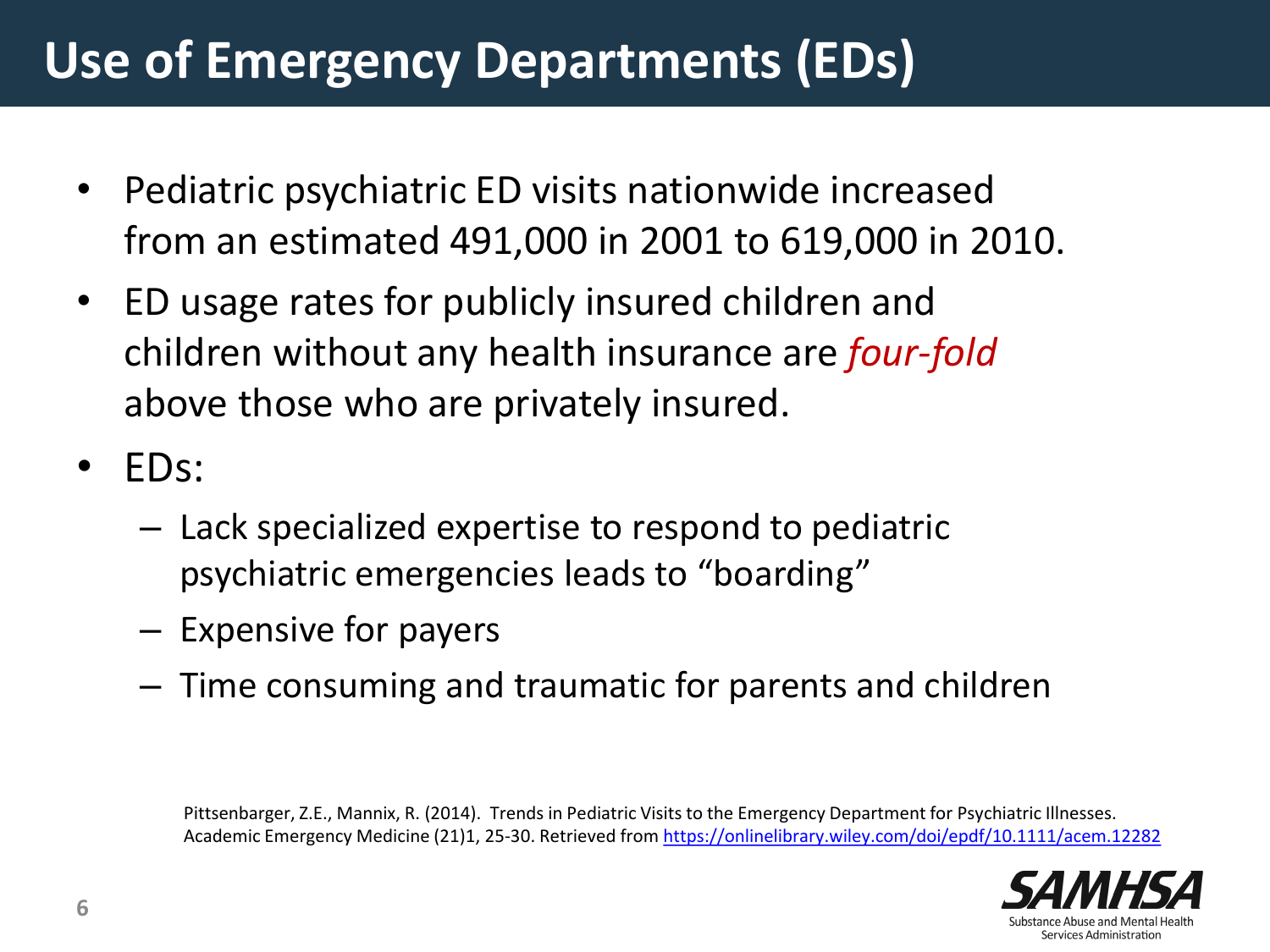Better outcomes in both cost and quality of care are achievable through community-based initiatives that redefine the meaning of "crisis" and address and stabilize behaviors prior to escalation to the level of requiring inpatient care.

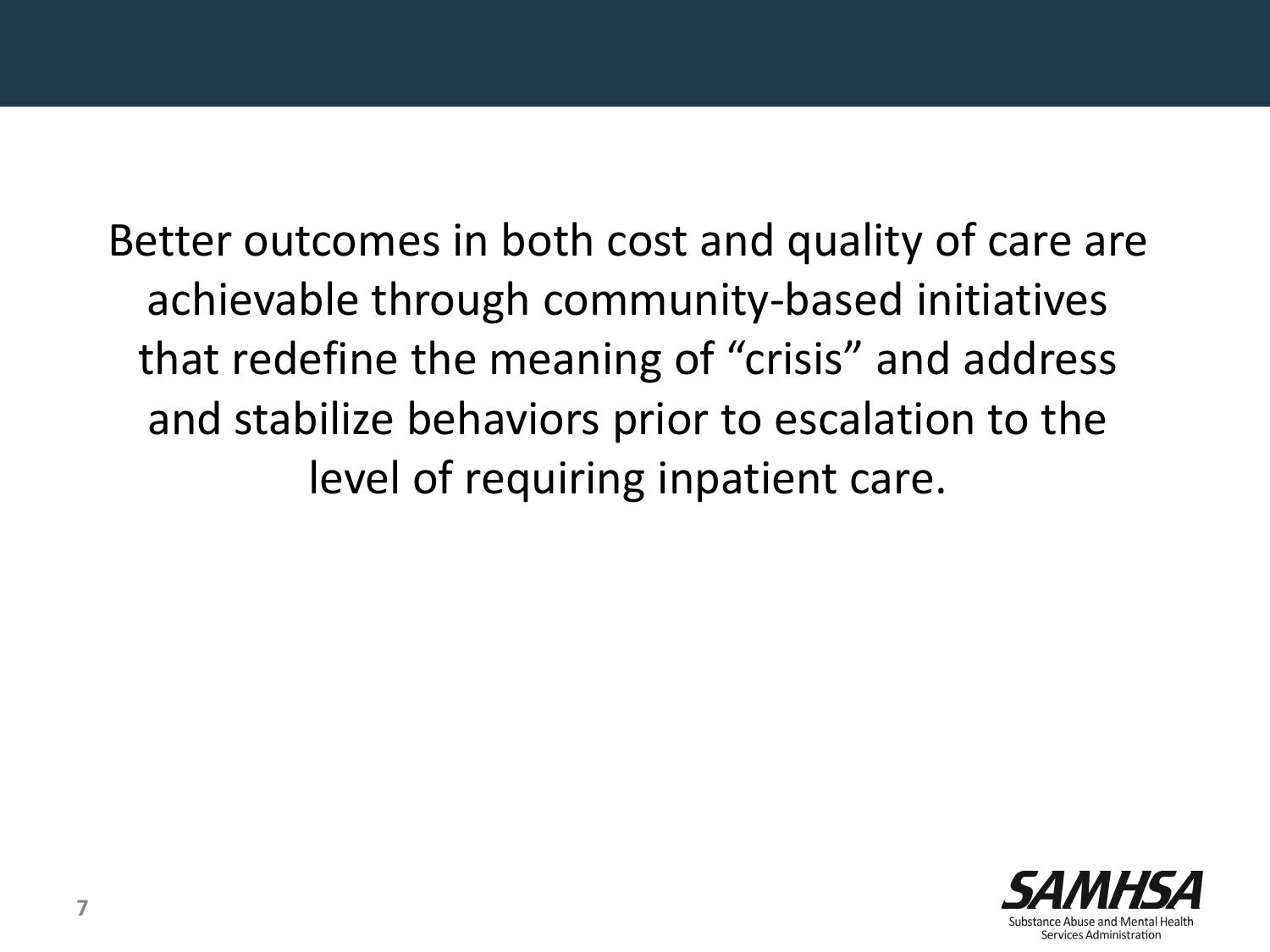A comprehensive crisis continuum includes:

- Screening and assessment, ideally using a validated screening tool
- Mobile crisis response
- Crisis stabilization services and residential crisis, where necessary
- Psychiatric consultation
- Referrals and warm hand-offs to home- and community-based services ongoing care coordination

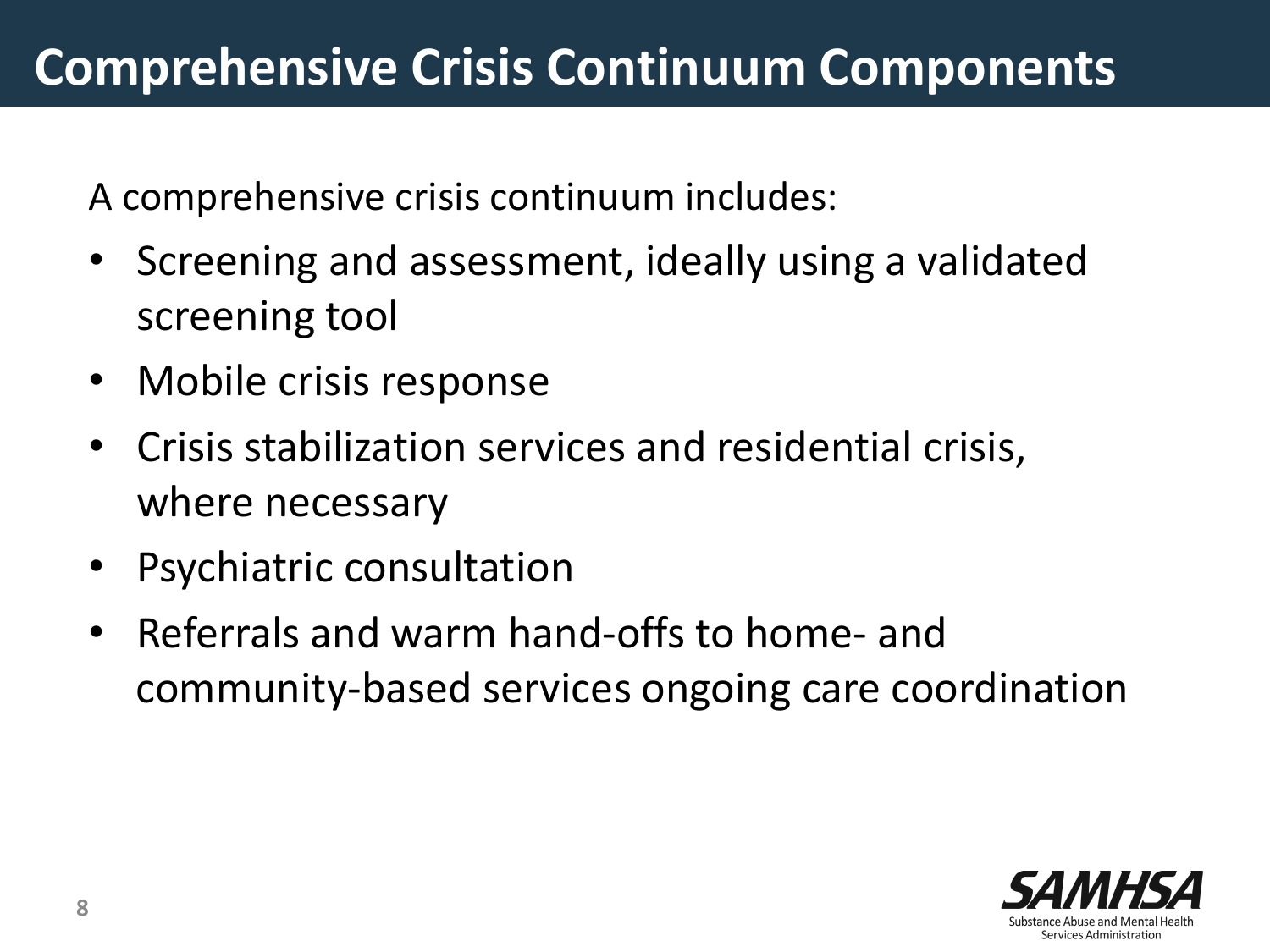## **Federal Guidance**

2013 CMCS/SAMHSA Joint Informational Bulletin:

- Describes Medicaid reimbursable home- and community-based services for children and youth with complex behavioral health needs
- Named several services critical to developing a highquality crisis continuum, including *mobile crisis response and stabilization* and *residential crisis stabilization*

Center for Medicaid and CHIP [CMCS] and Substance Abuse and Mental Health Services Administration [SAMHSA] (2013). Joint Informational Bulletin. Coverage of Behavioral Health Services for Children, Youth, and Young Adults with Significant Mental Health Conditions.<https://www.medicaid.gov/federal-policy-guidance/downloads/cib-05-07-2013.pdf>

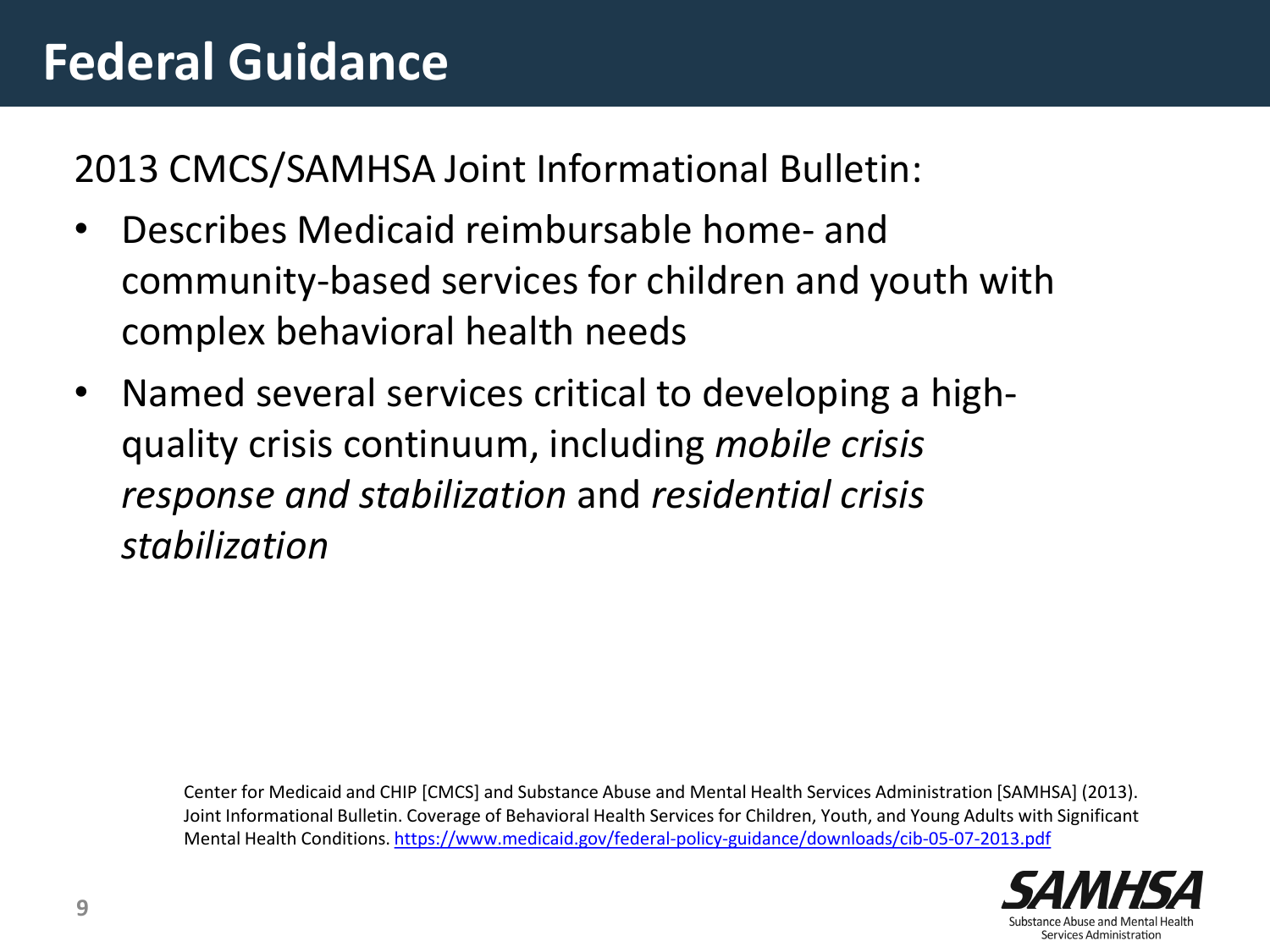Interdepartmental Serious Mental Illness Coordinating Committee Charter (ISMICC) first report to Congress (2107) recommended:

- Defining and implementing a national standard for crisis care
- Developing an integrated crisis response system to divert people with SMI and SED from the justice system
- Crisis intervention team training for those in criminal justice

Interdepartmental Serious Mental Illness Coordinating Committee[ISMICC] (2017). The Way Forward: Federal Action for a System That Works for All People Living With SMI and SED and Their Families and Caregivers (Washington, DC). [https://www.samhsa.gov/sites/default/files/programs\\_campaigns/ismicc\\_2017\\_report\\_to\\_congress.pdf](https://www.samhsa.gov/sites/default/files/programs_campaigns/ismicc_2017_report_to_congress.pdf)

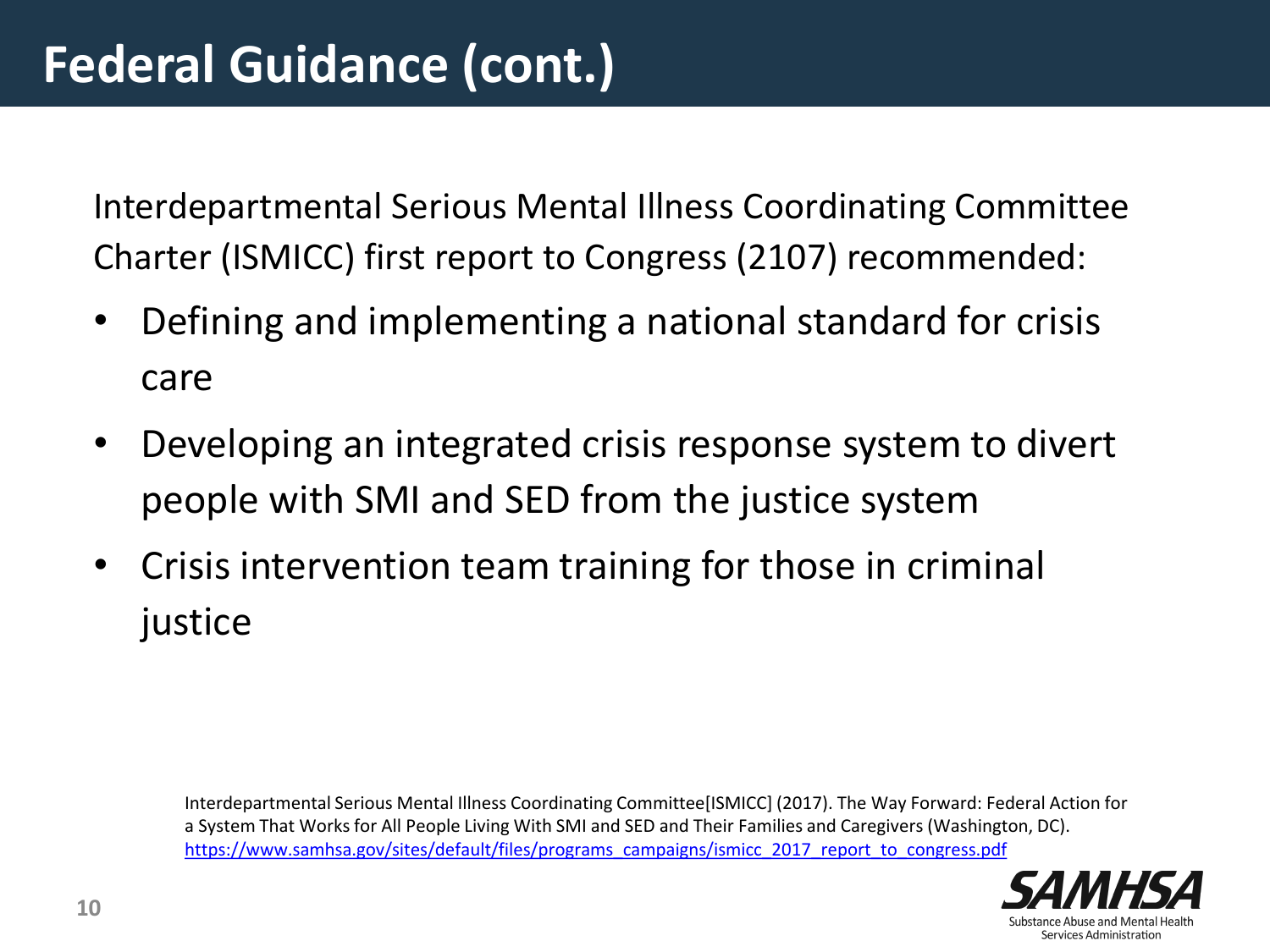## **Why Include MRSS in a Crisis Continuum?**

- Children, youth, young adults and families can initiate care based on a self-defined crisis.
- Engaging families in a culturally and linguistically competent crisis response is essential not just for reducing risk in the current crisis and preventing future crises, but also for developing trust.

Massachusetts Parent/Professional Advocacy League. (2011). Crisis Planning Tools for Families: A Companion Guide for Providers. Retrieved from [https://www.masspartnership.com/pdf/Crisis-Planning-Tools\\_Guide\\_for\\_ProvidersFinal.pdf](https://www.masspartnership.com/pdf/Crisis-Planning-Tools_Guide_for_ProvidersFinal.pdf)

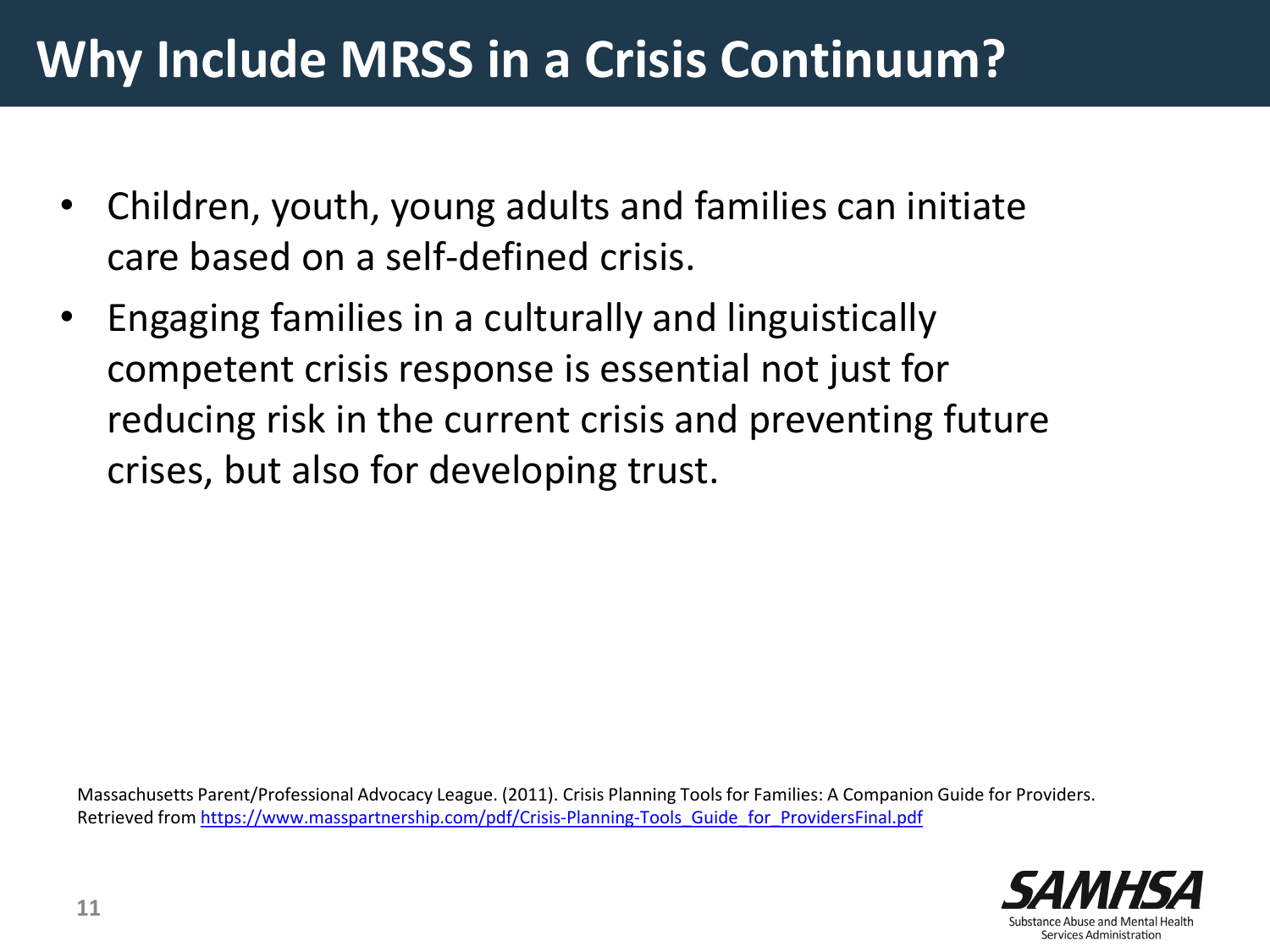## **The Value of MRSS within a Crisis Continuum**

- Can effectively deescalate, stabilize, and improve treatment outcomes
- Designed to intercede upstream, before urgent behavioral situations become unmanageable emergencies
- Instrumental in averting unnecessary ED visits, out-of-home placements and placement disruptions, and in reducing overall system costs
- Keep a child, youth or young adult safe at home, in the community, and in school whenever possible.
- Viable alternative to acute care and residential treatment because they consistently demonstrate cost savings while simultaneously improving outcomes and achieving higher family satisfaction

Technical Assistance Collaborative. (2005). A Community-Based Comprehensive Psychiatric Response Service: An Informational and instructional monograph. Retrieved from<http://tacinc.org/media/13106/Crisis%20Manual.pdf>

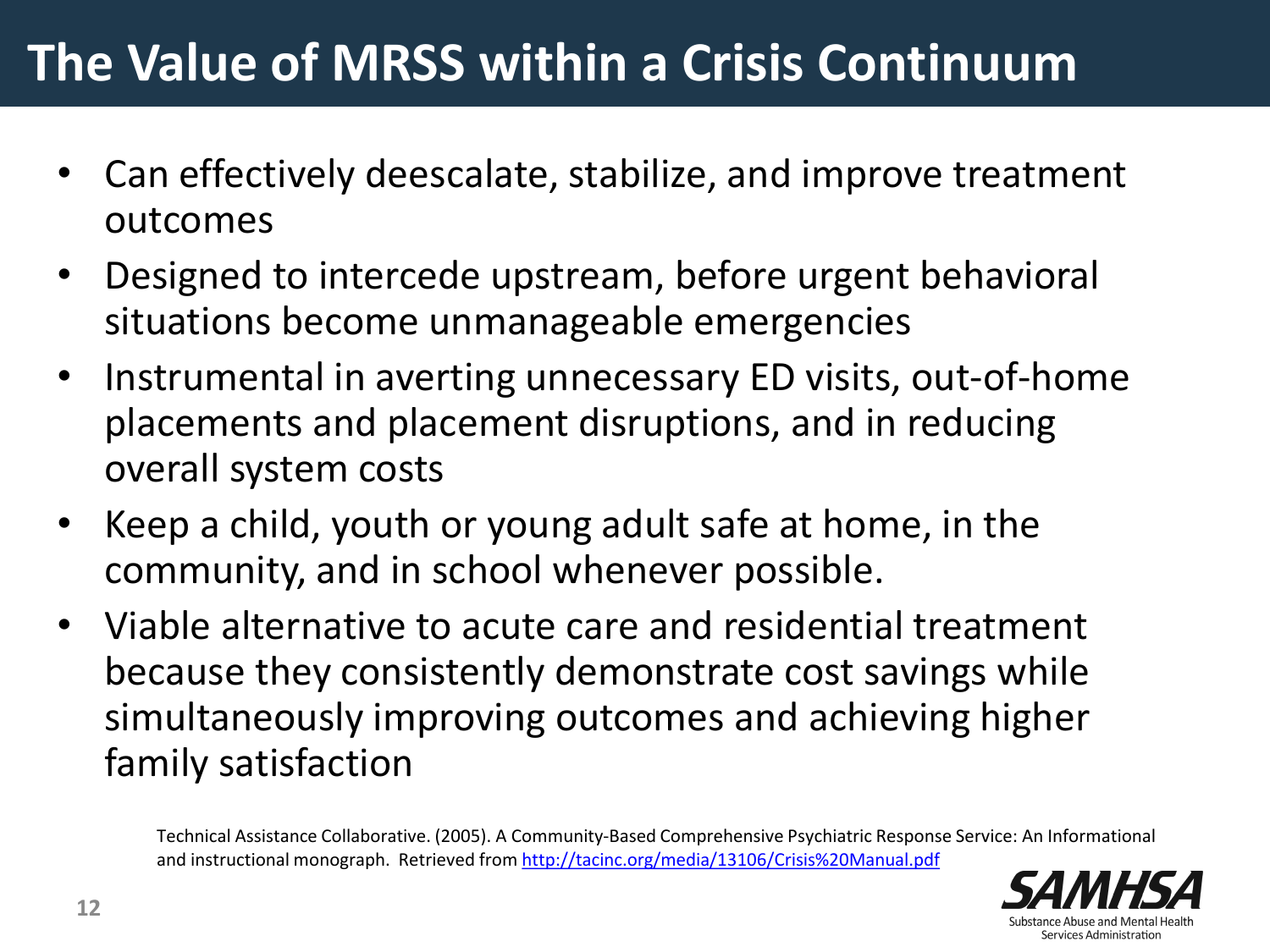- **Connecticut** 
	- Evaluation of the state's Emergency Mobile Psychiatric Services (EMPS) found the 2014 average cost of an inpatient stay for Medicaid-enrolled children and youth was \$13,320 while the cost of MRSS was \$1,000, a net savings of \$12,320 per youth.
	- In FY2013, EDs referred to EMPS 1,121 times and 553 referrals were coded as "inpatient diversions." Of the 553 referrals, approximately 60% (or 332) were Medicaidenrolled for a cost savings of over \$4 million.

Manley, E., Schober, M., Simons, D. & Zabel. M. (2018). Making The Case for a Comprehensive Children's Crisis Continuum of Care. National Association of State Mental Health Program Directors. [https://www.nasmhpd.org/sites/default/files/TACPaper8\\_ChildrensCrisisContinuumofCare\\_508C.pdf](https://www.nasmhpd.org/sites/default/files/TACPaper8_ChildrensCrisisContinuumofCare_508C.pdf)

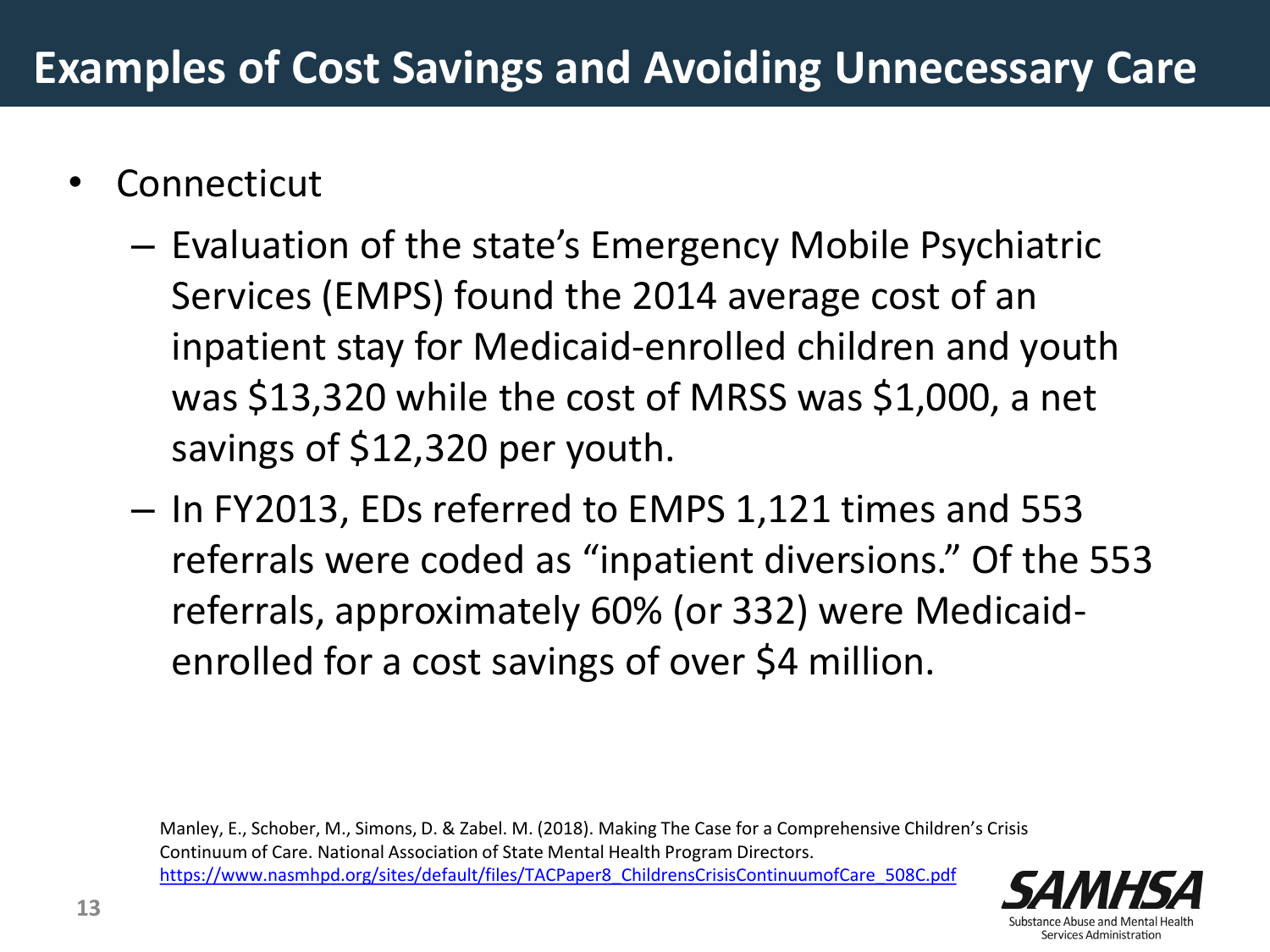- King County, WA
	- Since October 2011, the Children's Crisis Outreach Response System (CCORS) has served 4,445 unique youth with a total of 5,438 service records. Out of the 5,438 total service records, only 15 (<1%) indicated that the CCORS encounter ended with a foster care placement.
	- Between 2013 and 2015, CCORS was successfully able to divert 91-94% of hospital admissions.
	- An evaluation of CCORS estimated that it saved \$3.8-7.5 million in hospital costs and \$2.8M in out-of-home placement costs.

Manley, E., Schober, M., Simons, D. & Zabel. M. (2018). Making The Case for a Comprehensive Children's Crisis Continuum of Care. National Association of State Mental Health Program Directors. [https://www.nasmhpd.org/sites/default/files/TACPaper8\\_ChildrensCrisisContinuumofCare\\_508C.pdf](https://www.nasmhpd.org/sites/default/files/TACPaper8_ChildrensCrisisContinuumofCare_508C.pdf)

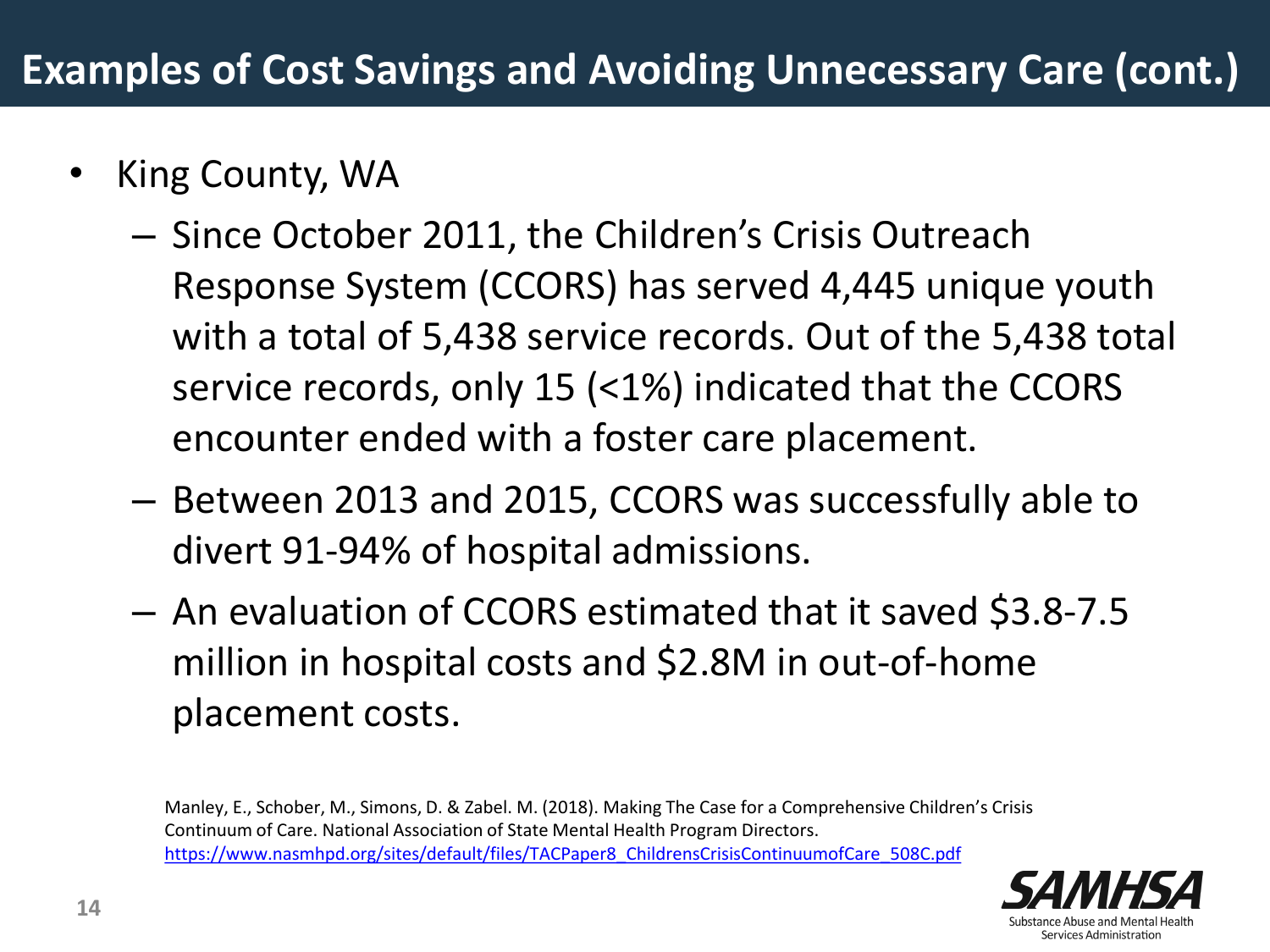### **Examples of Cost Savings and Avoiding Unnecessary Care (cont.)**

- Pima County, AZ
	- CRC opened in 2011 and provides 24/7 services, including MRSS, family and youth peer support, and a crisis hotline.
	- Pima County Sheriff's Office & Tucson Police Dept. receive crisis intervention training, including how to contact the Mobile Acute Crisis (MAC) teams.
	- In FY14, 4,433 adult and juvenile law enforcement transfers saved 8,800 hours of law enforcement time, the equivalent of four full-time officers.
	- In FY15, 1,101 adults and children were transferred from the ED to the CRC after initial stabilization to receive additional crisis services, rather than being admitted, saving \$456,138
- Texas
	- 2007 MRSS initiative resulted in declining hospitalization which translated into direct and measurable cost savings of \$1.16 to \$4.51 return on every dollar invested.

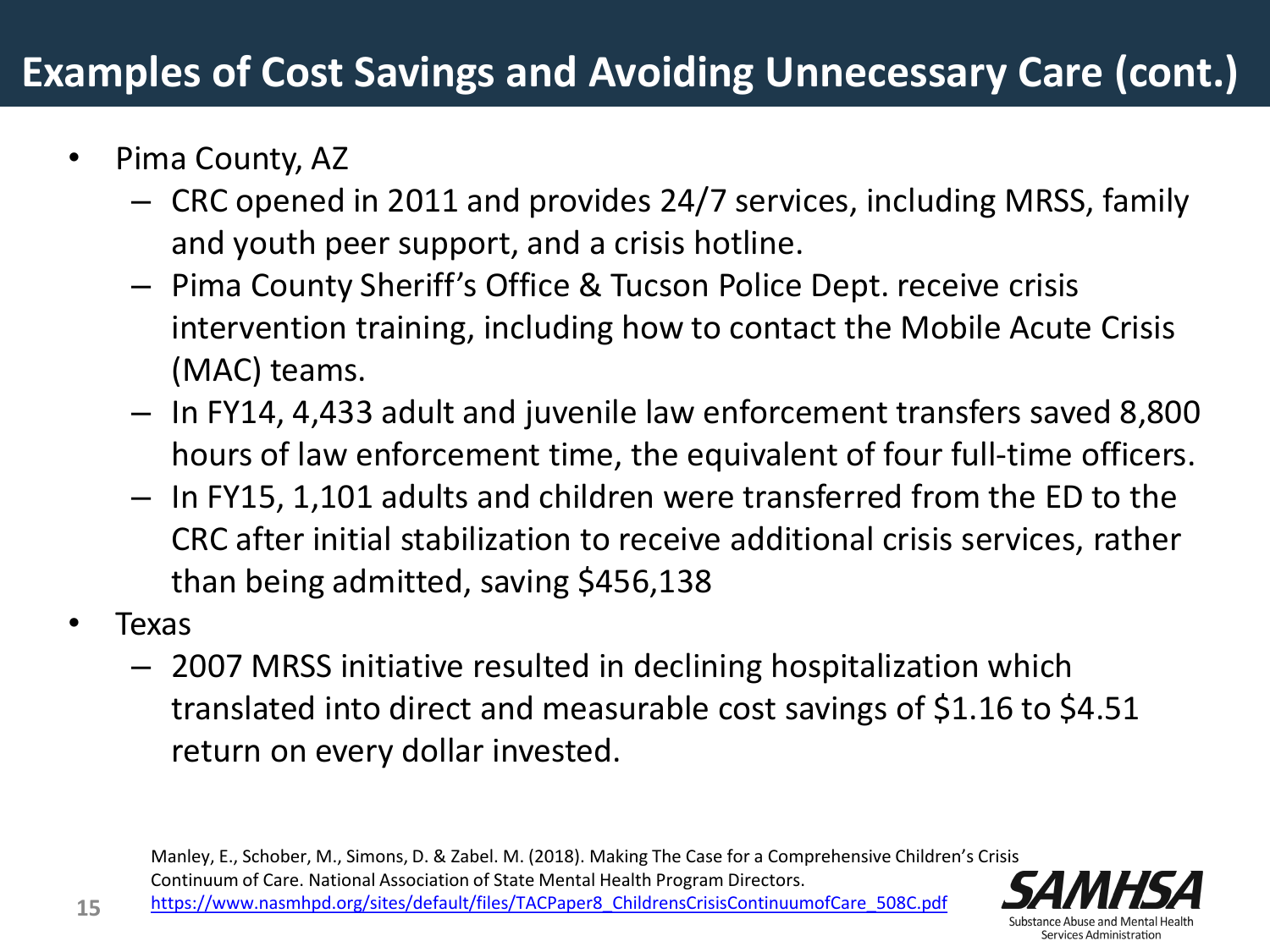#### **Crisis Continuum Infrastructure, Components, and Functions**

- Single Point of Access
- No Wrong Door
- Crisis Hotline
- Electronic Health Record
- **Triage**
- Mobile Response and Stabilization
- Assessment
- Crisis Intervention and Initial Identification
- Crisis Stabilization
- Residential Crisis Stabilization
- Recovery and Reintegration

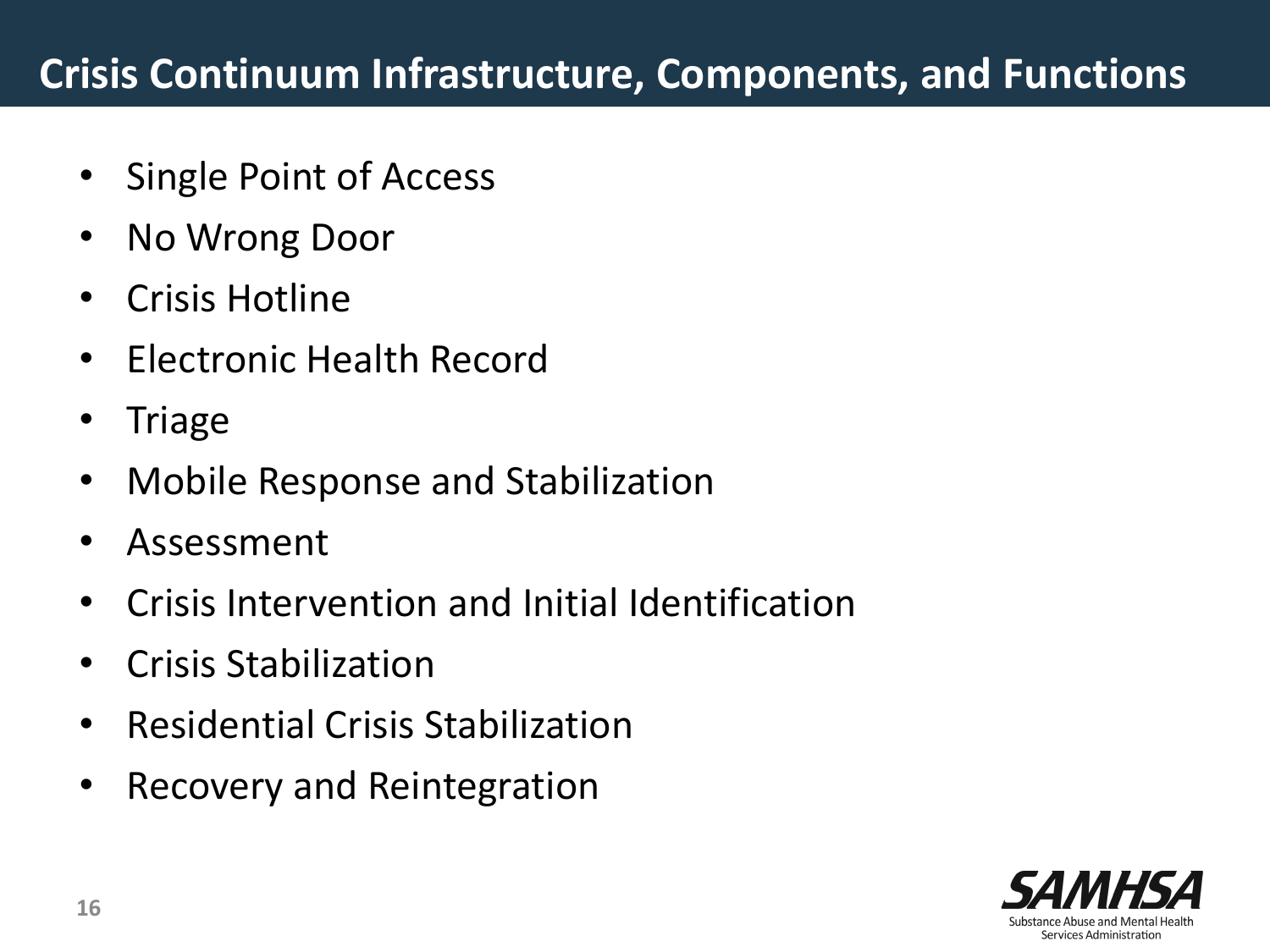## **MRSS Common Elements**

- Crisis is defined by the caller
- Services are available 24 hours a day, seven days a week
- Able to serve children and families in their natural environments, for example, at home or in school
- Include specialized child and adolescent trained staff and do not rely on predominantly adult-oriented crisis response workers
- Build on natural support structures and reduce reliance (and therefore costs) on hospitals and formal crisis response systems
- Connect families to follow-up services and supports, including transition to needed treatment services

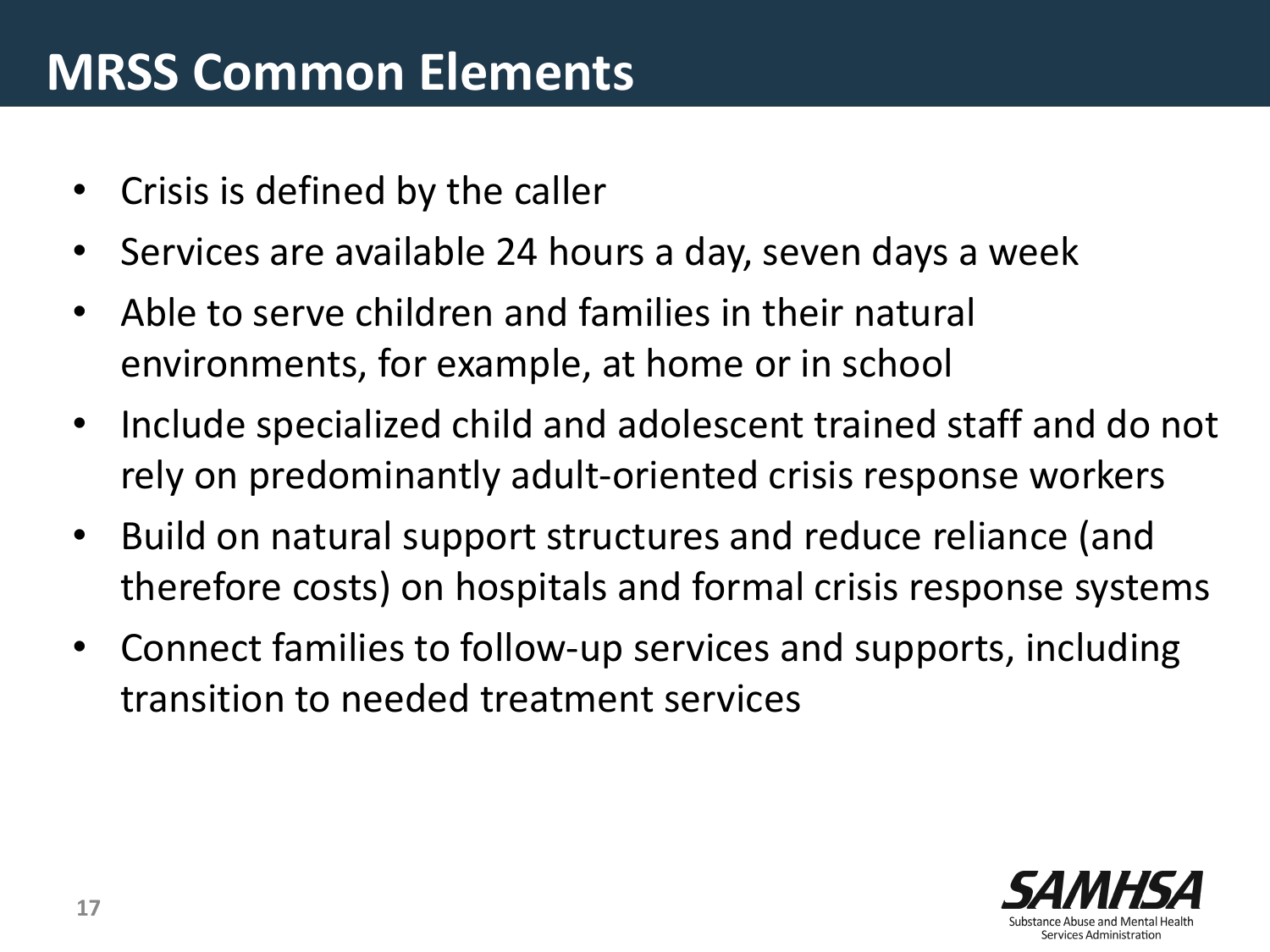## **System Coordination and Community Collaboration**

- Strategies for encouraging coordination and collaboration include:
	- Co-location and locating in community
	- Use of crisis text lines, warm lines, and suicide hotlines
	- Use of paraprofessionals

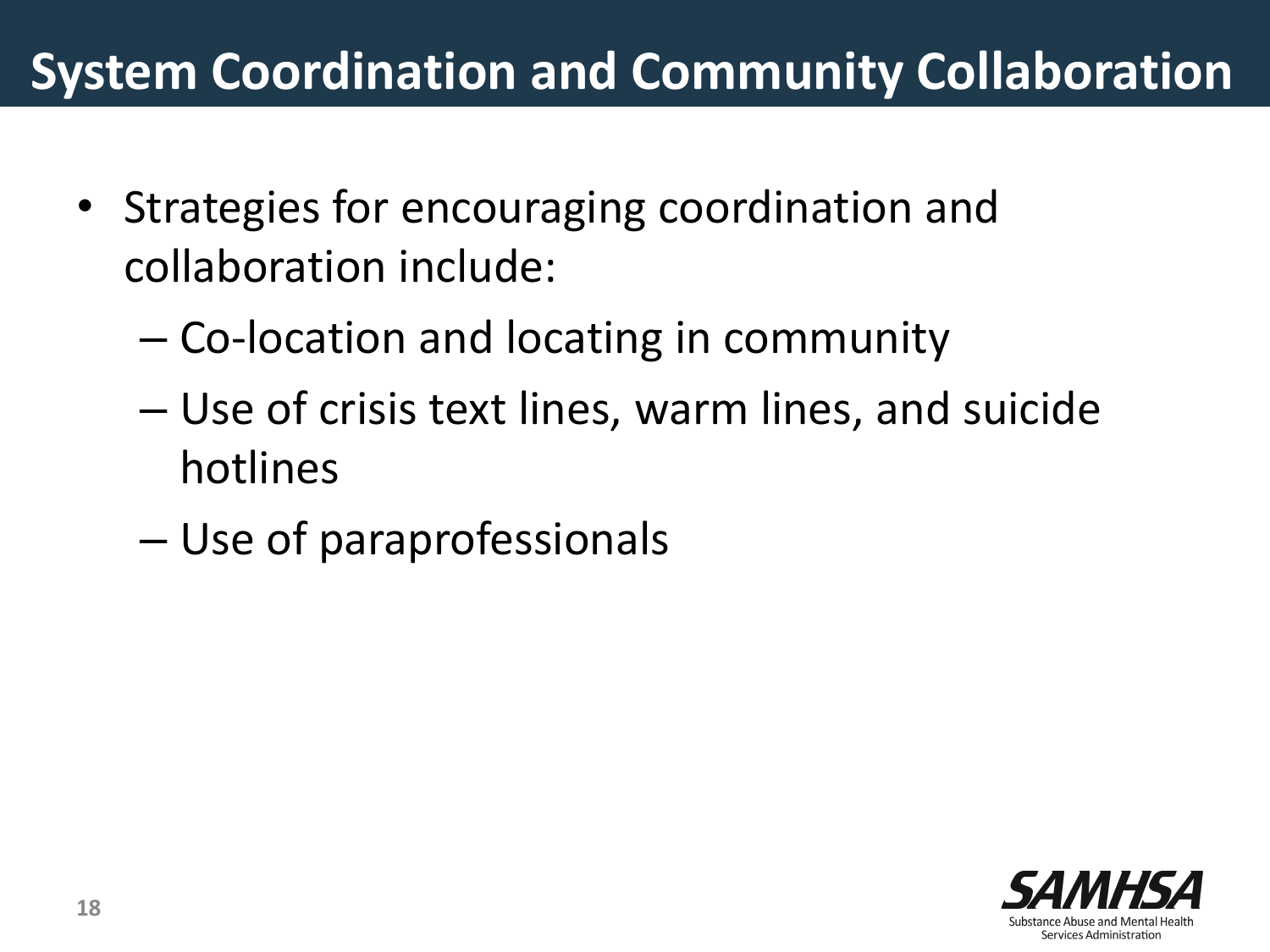### **System Coordination and Community Collaboration (cont.)**

- Primary and Psychiatric Care Providers
- Child Welfare
- Law Enforcement
- Schools/Education
- EDs
- Juvenile Justice and Family Courts
- Community Organizations

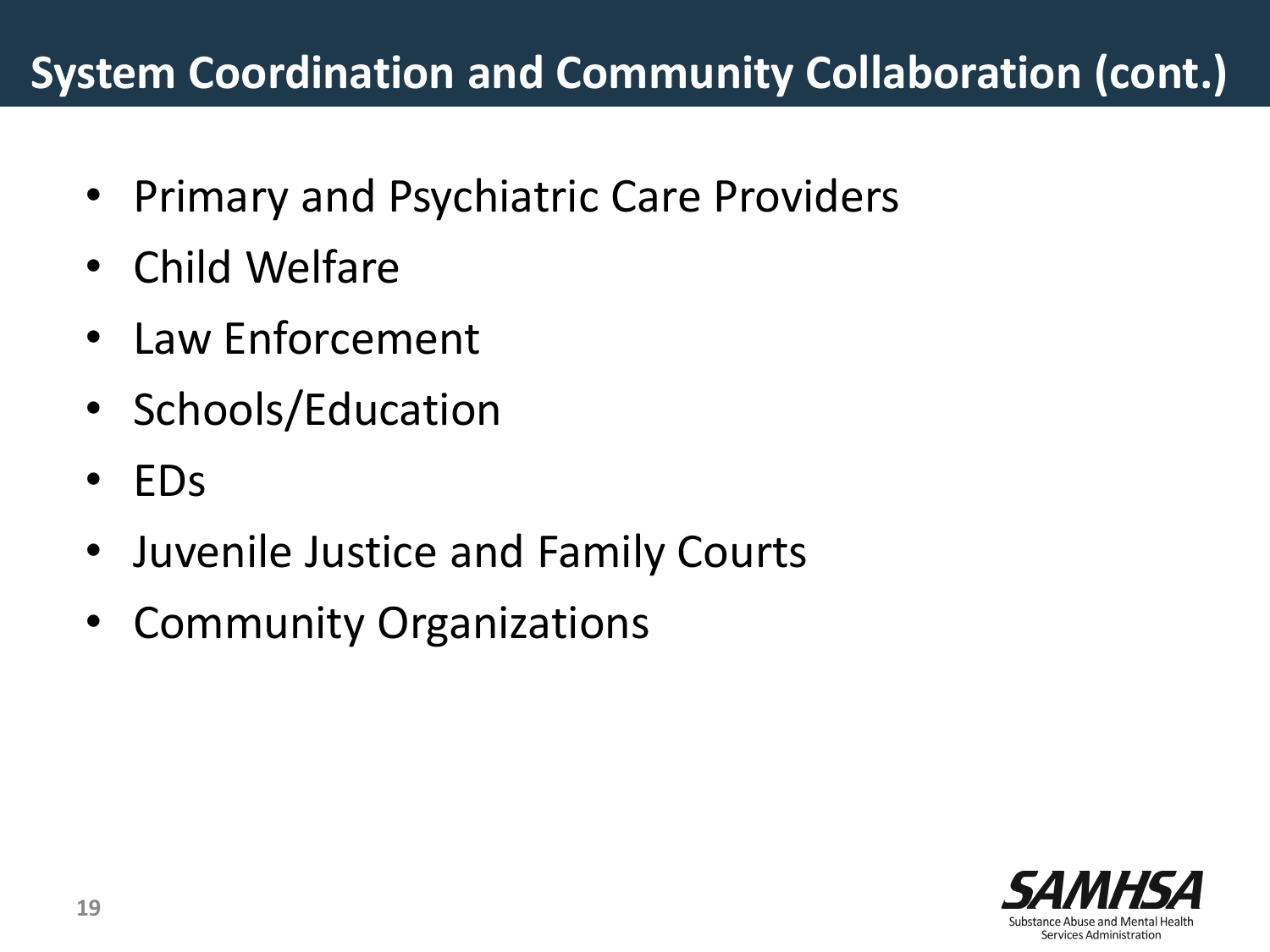## **Workforce Strategies**

- Telehealth
- Co-location
- Satellite Locations
- Broad-based Teaming

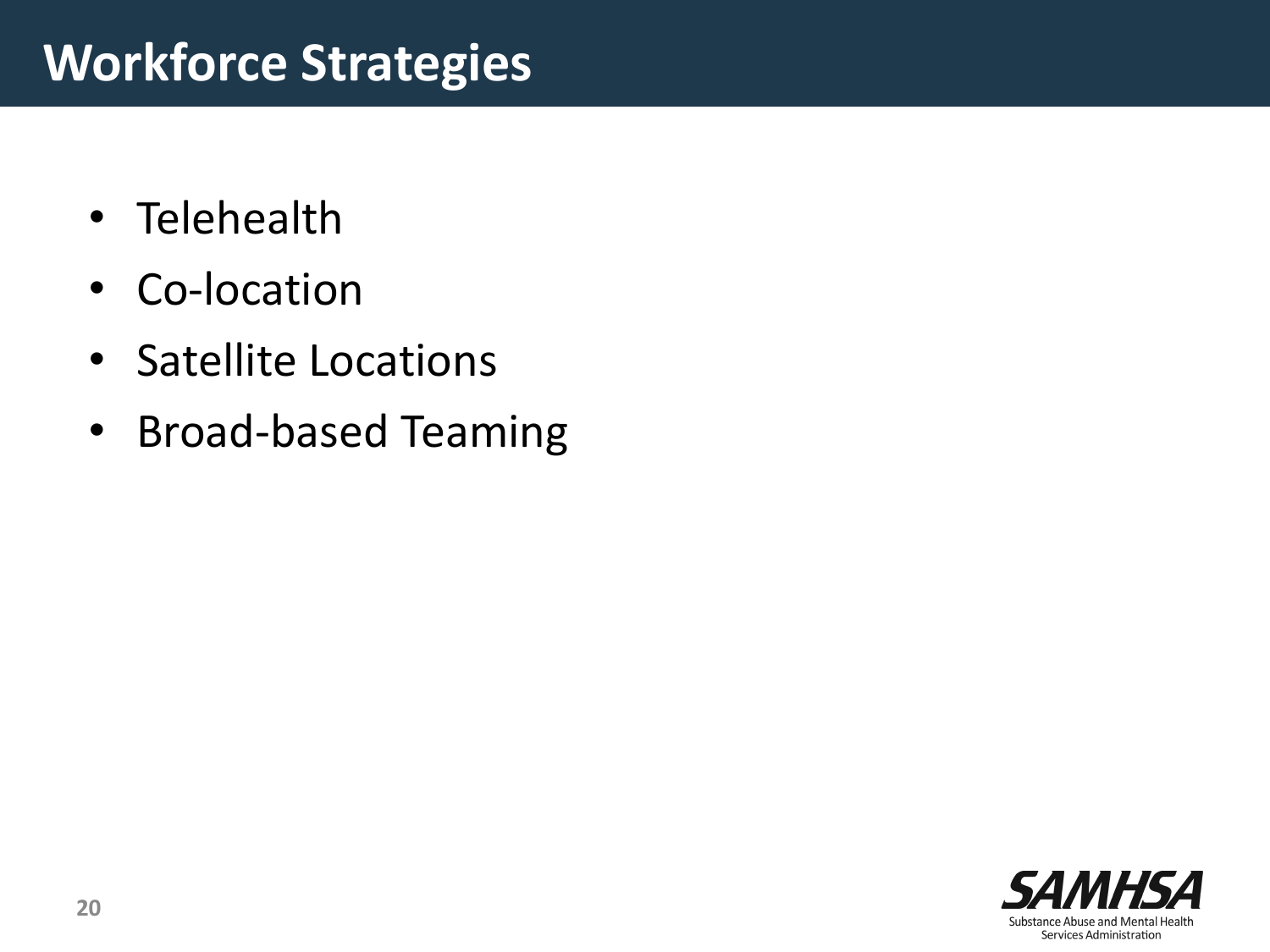## **Financing a Crisis Continuum of Care**

- Potential sources include:
	- Medicaid
	- Commercial insurance
	- Local and state educational funds
	- Child welfare
	- Mental health state general funds
	- Federal grants

*Often used in combination* 

- Strategies to build a continuum include:
	- Braided or blended funding
	- Re-prioritizing where funds are used
- States and localities may elect to blend or braid to address the needs of children, youth, and young adults.

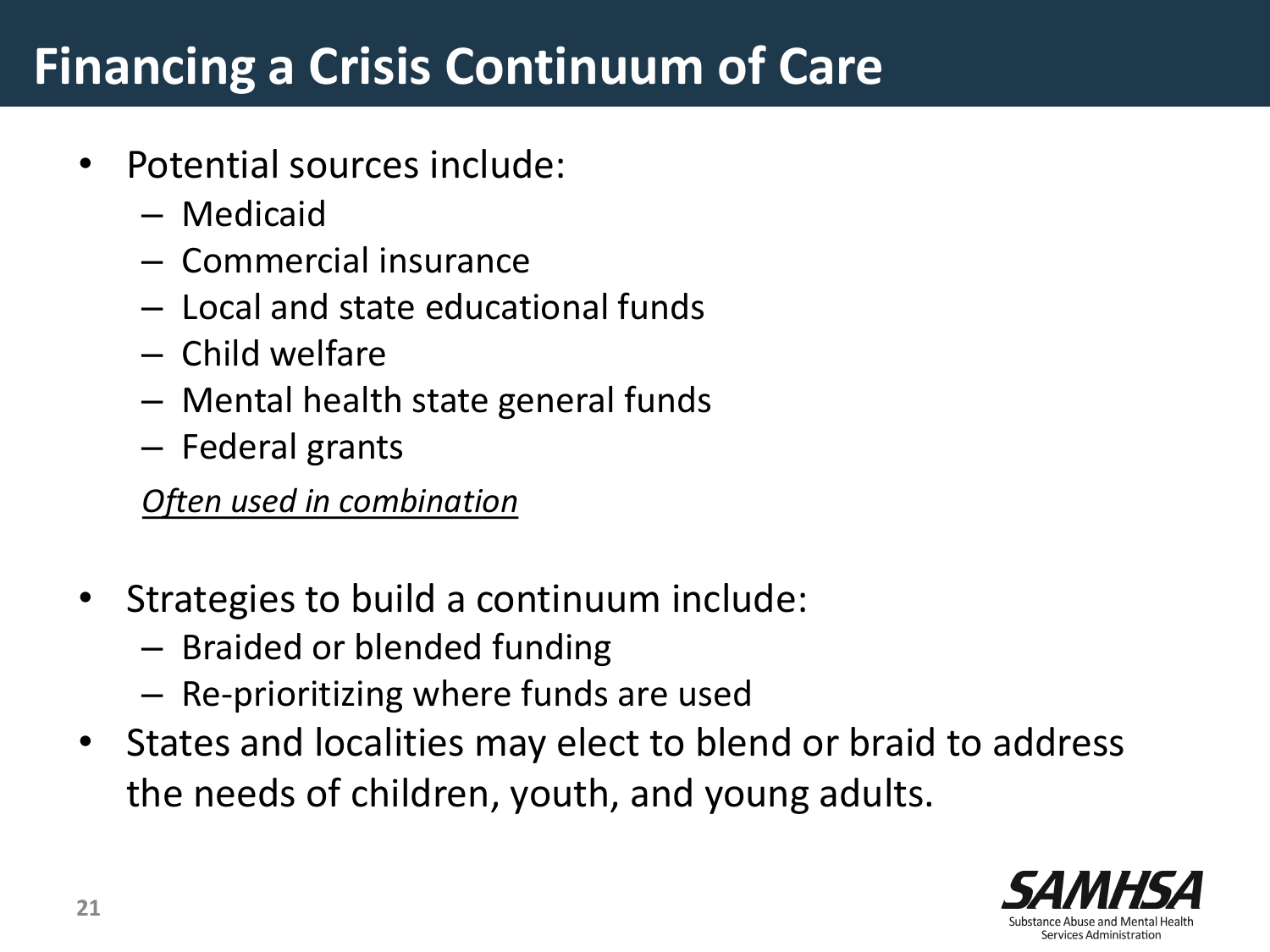- Precludes the ability to report which funding stream incurred a specific expense.
- Funders must accept reports on services provided across the population served, rather than services provided to specific children, youth, and young adults using their stream of dollars.
- Federal and state statutes prohibit the blending of some funds.

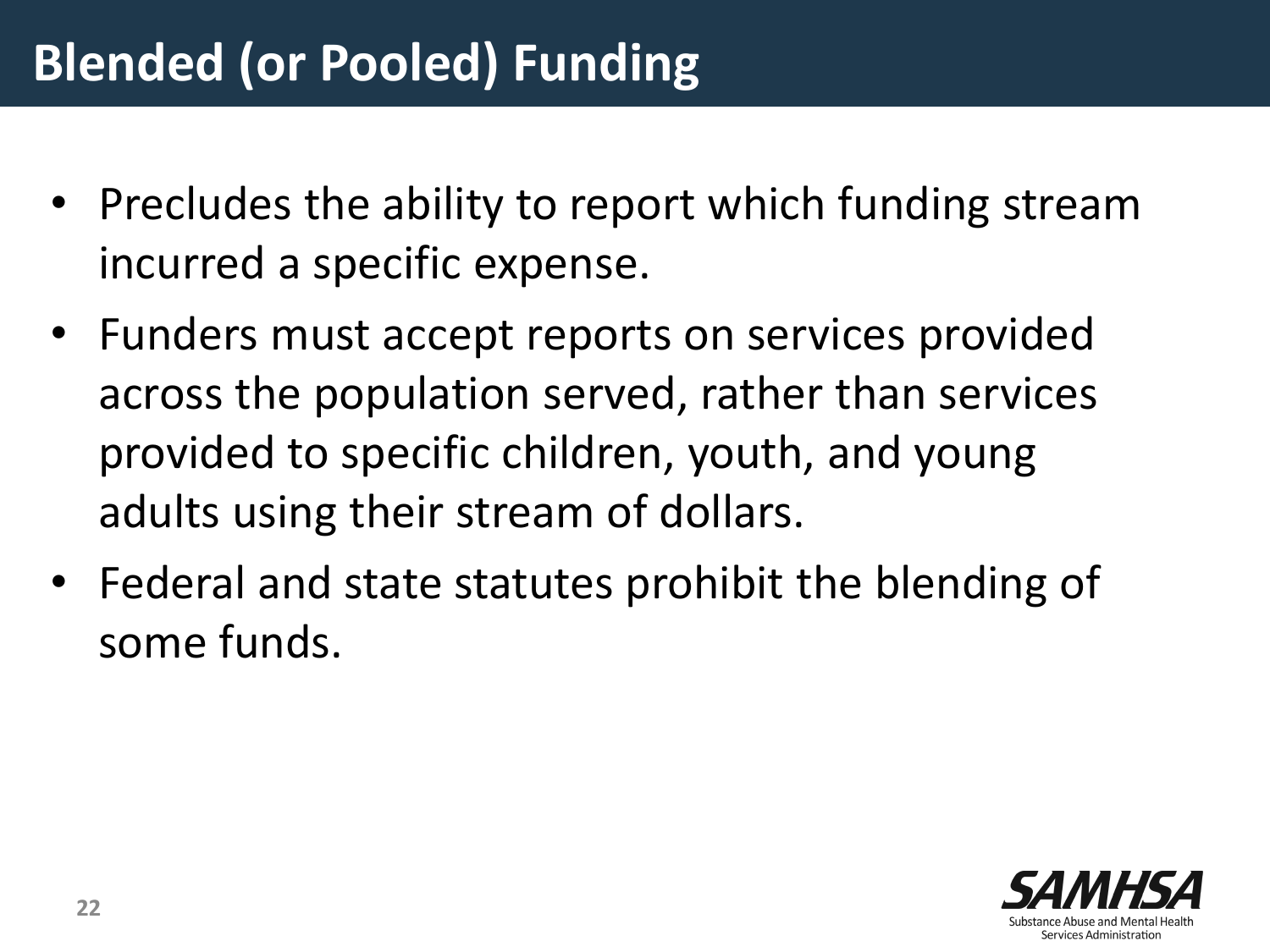## **Braided Funding**

- Brings funding streams together under a coordinated agency or single entity.
- Streamlines service provision by eliminating the need for an individual to enter separate programs to obtain each component identified in a single plan of care.
- Although a single entity oversees all expenditures, each stream is maintained to allow for the careful accounting of how every dollar from each stream is spent.
- Most federal funding streams require careful tracking of staff time, with requirements for allocation of personnel hours and other revenue-specific accounting and allocation requirements. Consequently, when multiple funding streams are paying for a single program or system, the system needs to be carefully designed and monitored to ensure compliance with all applicable federal and state statutes and regulations.

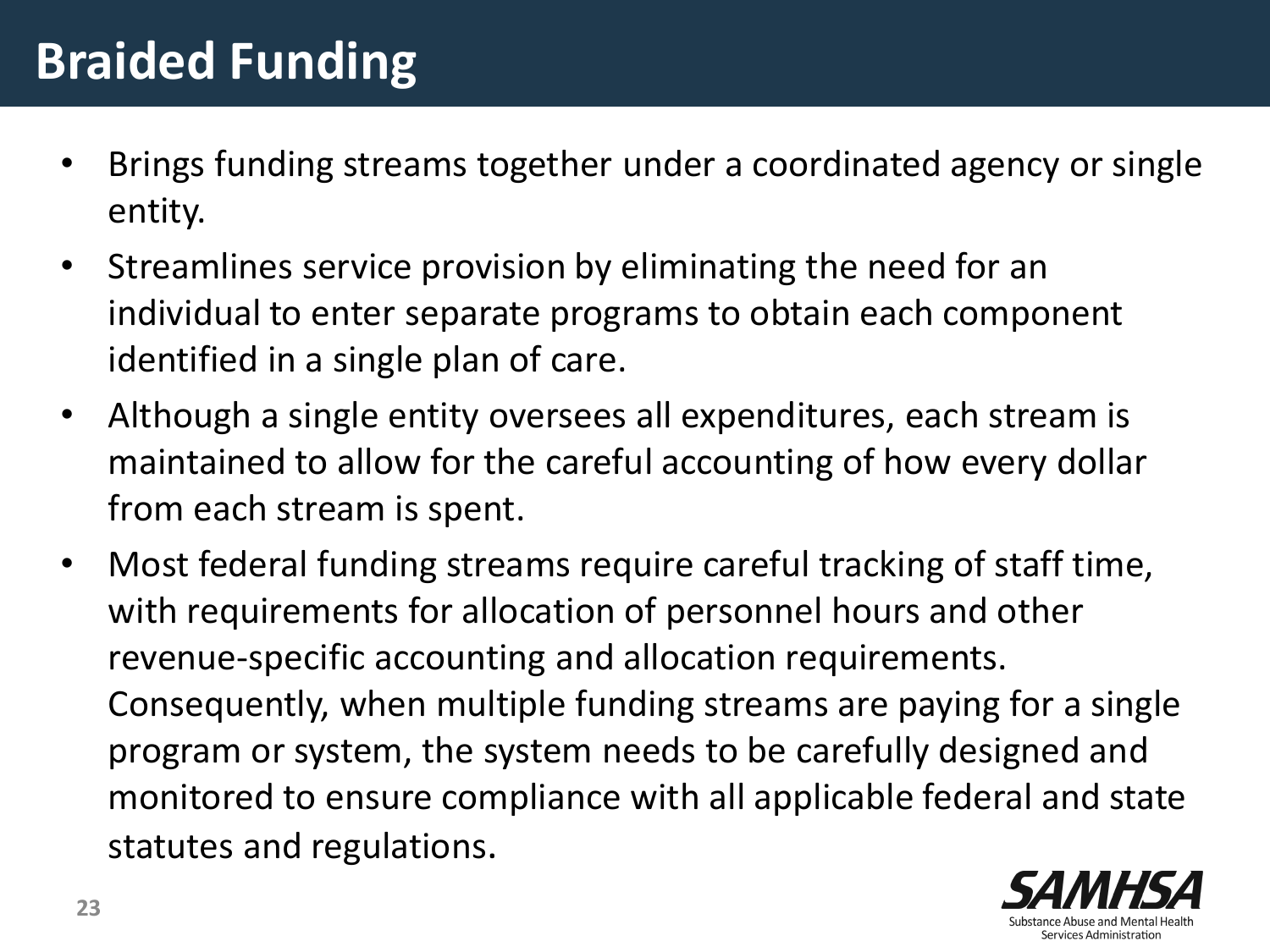## **NJ MRSS Mission and Goal**

- Mobile Response and Stabilization Services help youth and their families that are experiencing an emotional or behavioral stressor by interrupting the family-defined crisis and ensuring youth and their families are safe and supported.
- MRSS provides on-site assessment, intervention support and skill-building necessary to stabilize a youth's behavior towards improved functioning, living situation stability, and community involvement.
- MRSS collaborates across youth-serving systems to support youth and family engagement and to coordinate supports that help youth and families become safe, healthy.and connected.

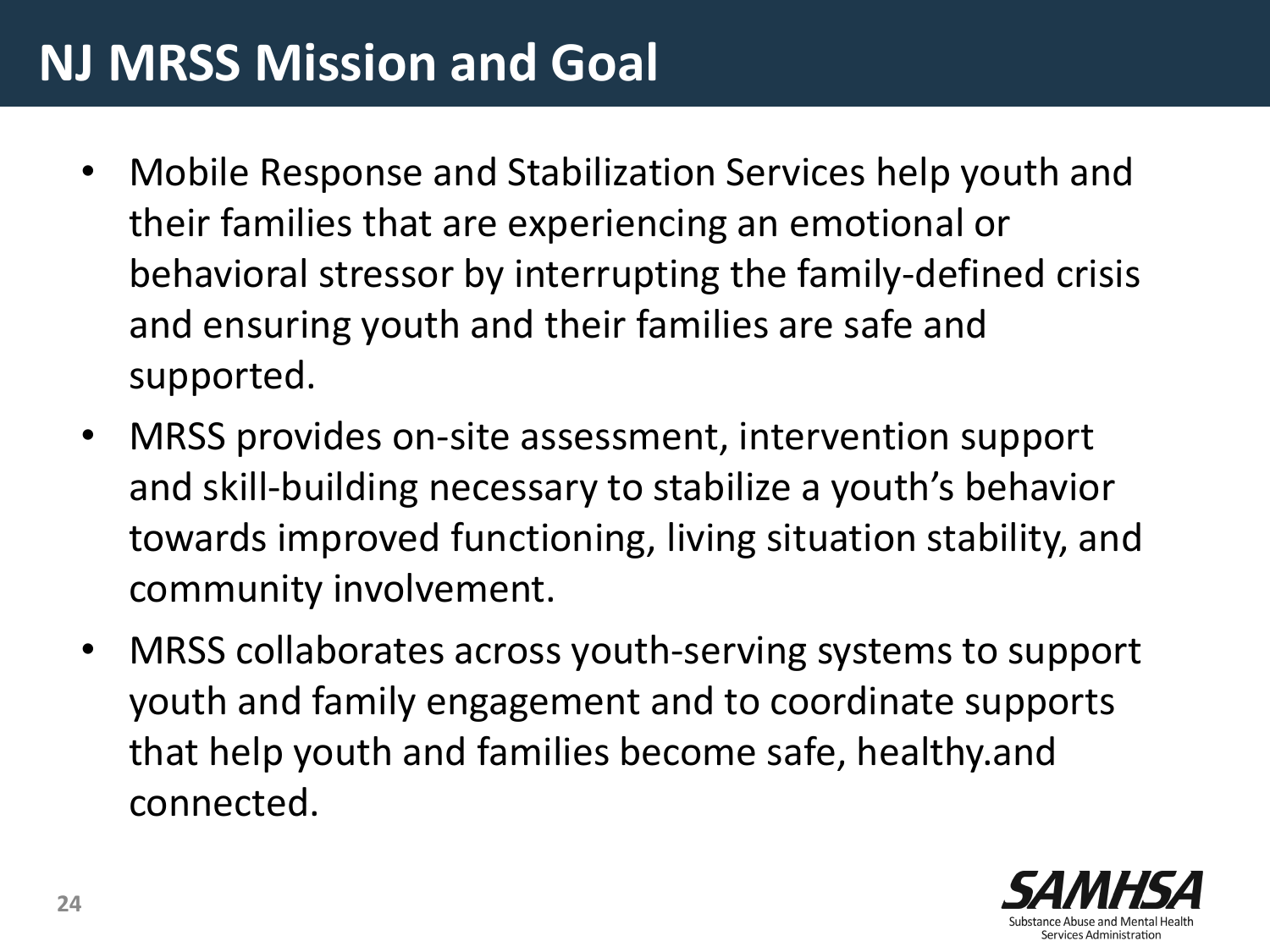#### **MRSS Eligibility**

### Youth and Young Adults under 21 experiencing *Family Defined Crisis*

#### **MRSS Access**

- 24/7 Single Point of Access: CSOC *Contracted System Administrator (CSA)*
- Clinical Triage and Criteria
- Parent/Caregiver Verbal Consent
- Warm Line Connection with local MRSS
- Crisis Intervention Response



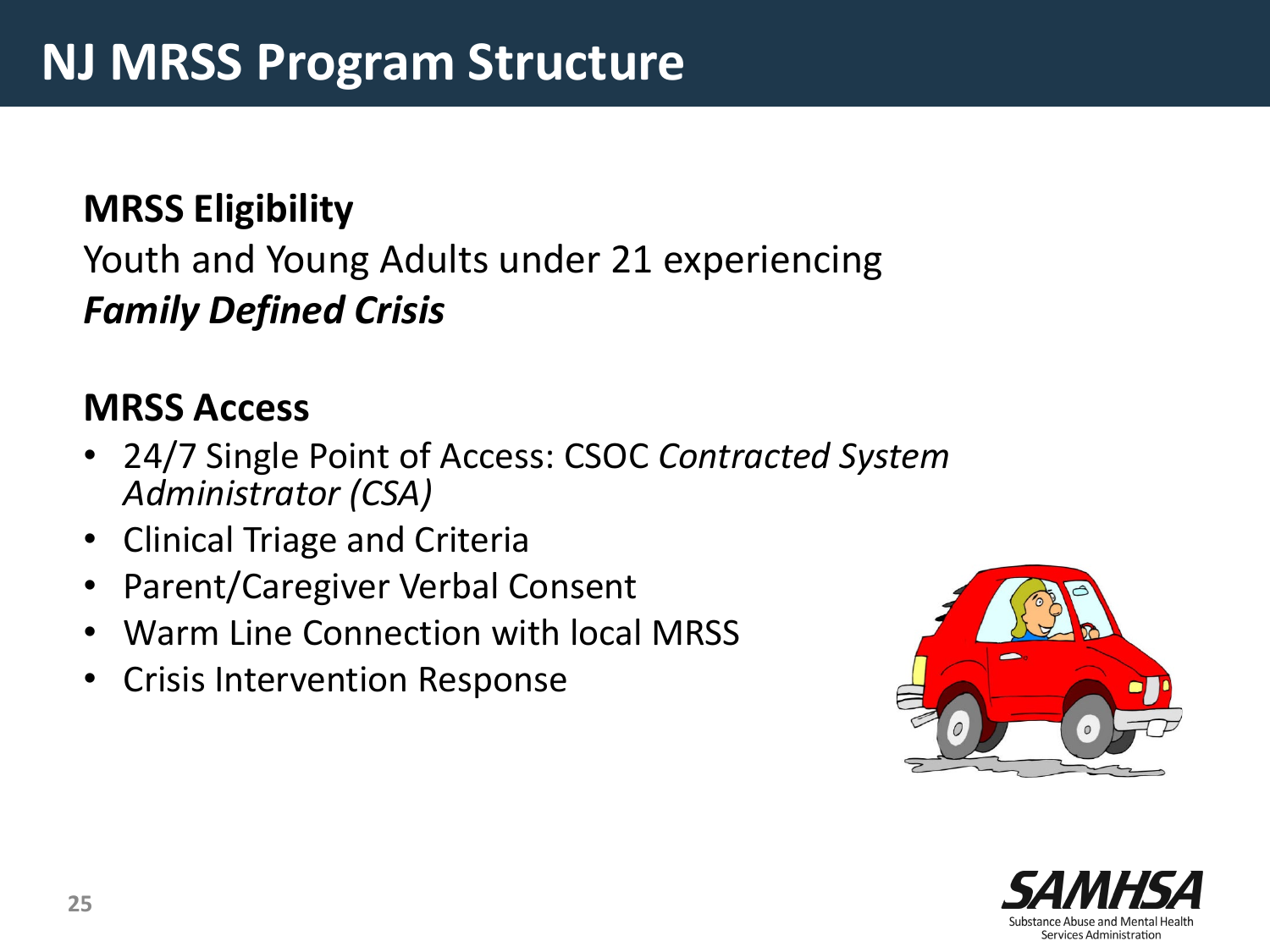# **NJ MRSS Program Structure**

- 24/7 Community Response MRSS serves families where they are, anywhere in NJ, within 60-minute timeframe
- 72 Hour Initial Intervention
- Up to 8 Week Stabilization Period
- Crisis Assessment Tool (CAT)
- Individualized Crisis Planning

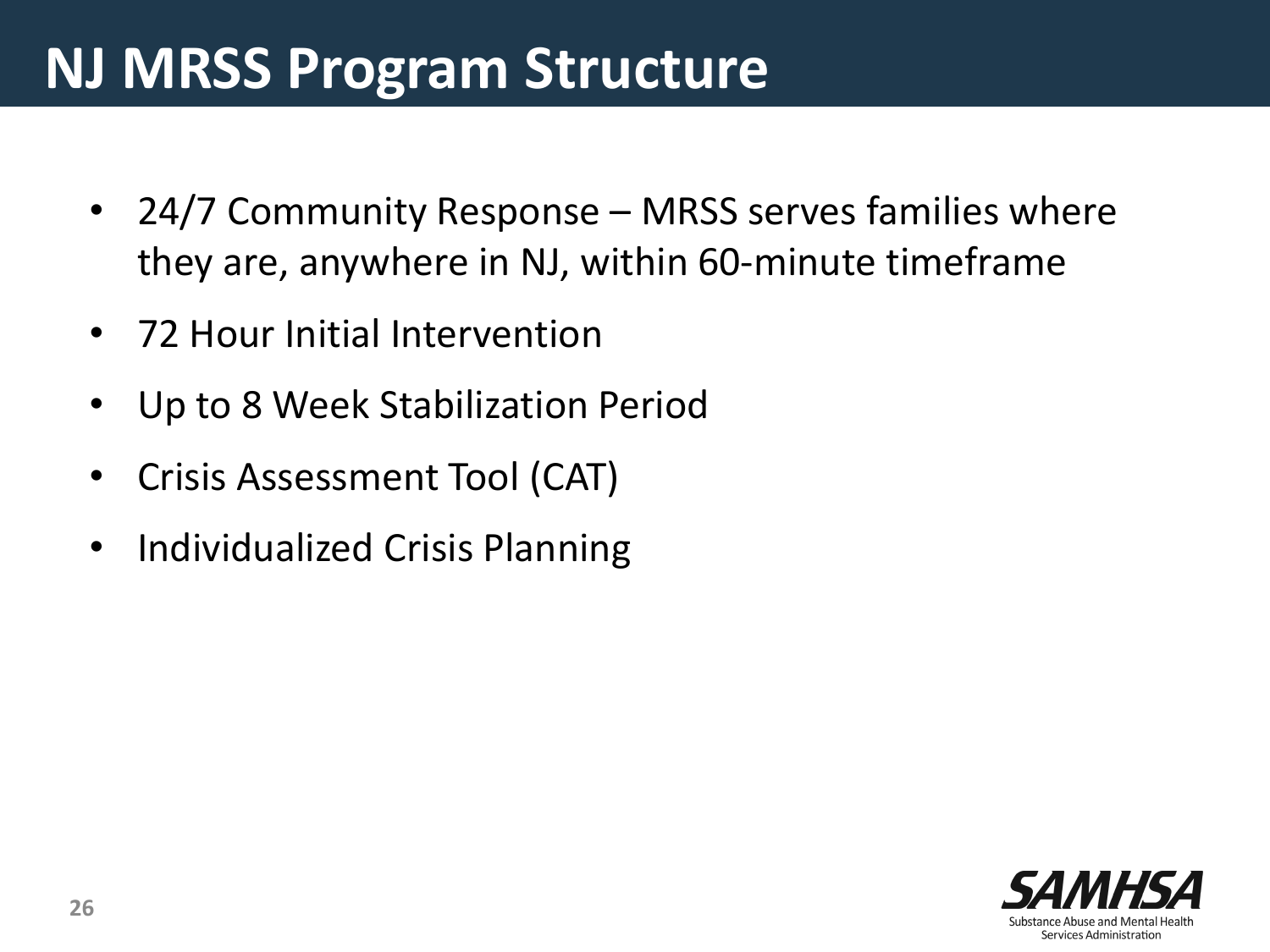# **NJ MRSS Structure**

- Local Organization within System of Care Structure
- Provider Network
- Connection with Family Support Organization and Youth Partnership
- Staffing Model
- Training, Certification, and Supervision
- State and Local System Collaboration

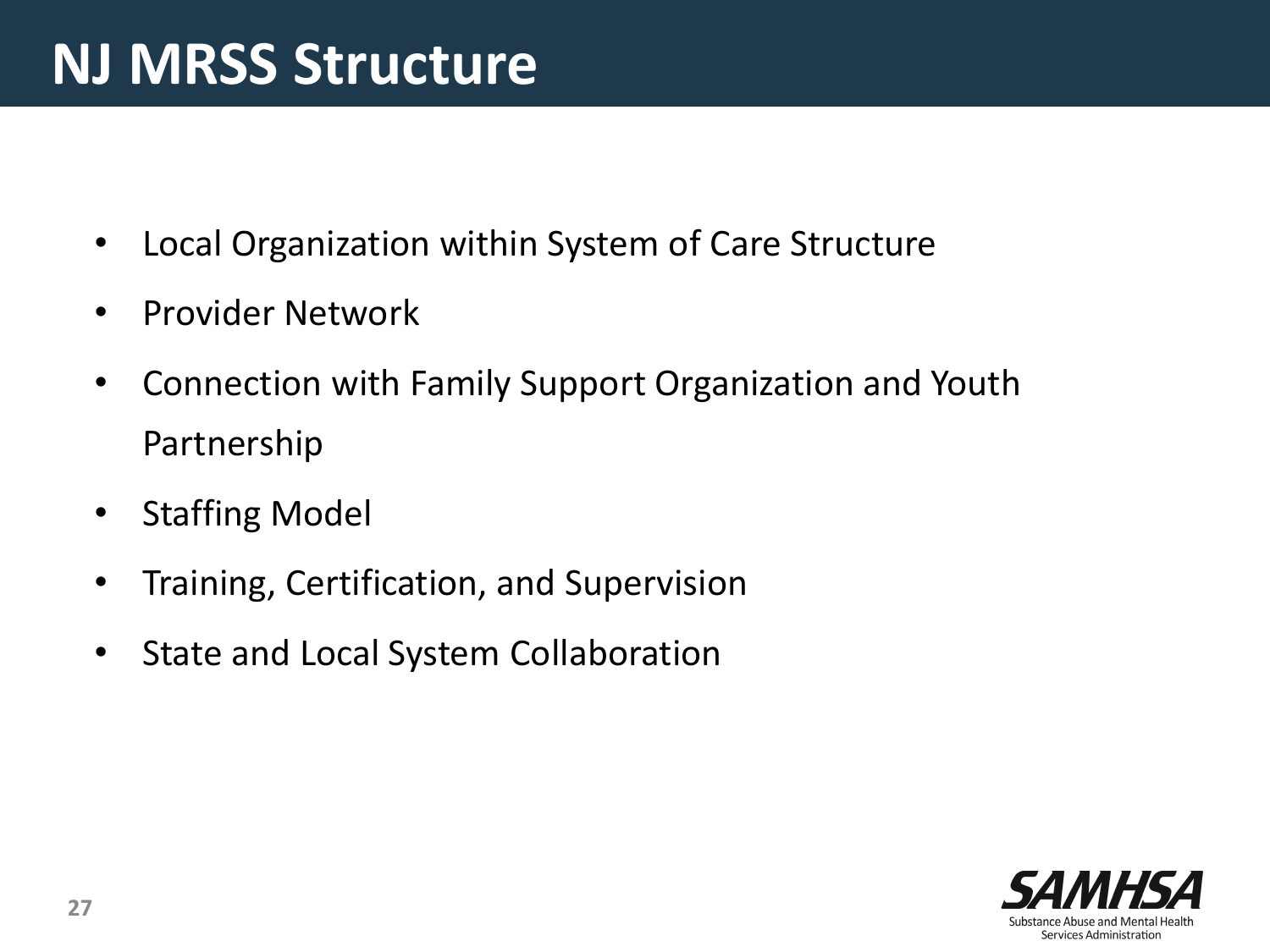# **NJ MRSS System Collaboration**

- Psychiatric Screening Centers:
	- Ability to connect with CSOC current providers through CSA
	- Request MRSS if youth are not hospitalized
	- Nurtured Heart Approach® training
	- System Review Committees
- Collaborative Initiatives with Division of Child Protection and Permanency:
	- MRSS for every youth placed in a resource or kinship home
	- Functional Family Therapy-Foster Care (FFT-FC)
	- Attachment, Regulation, Competency (ARC) GROW
- Partnering to respond to victims of Human Trafficking
- Juvenile Justice System Collaboration
	- MRSS-Family Crisis Intervention Unit
	- Station House adjustments

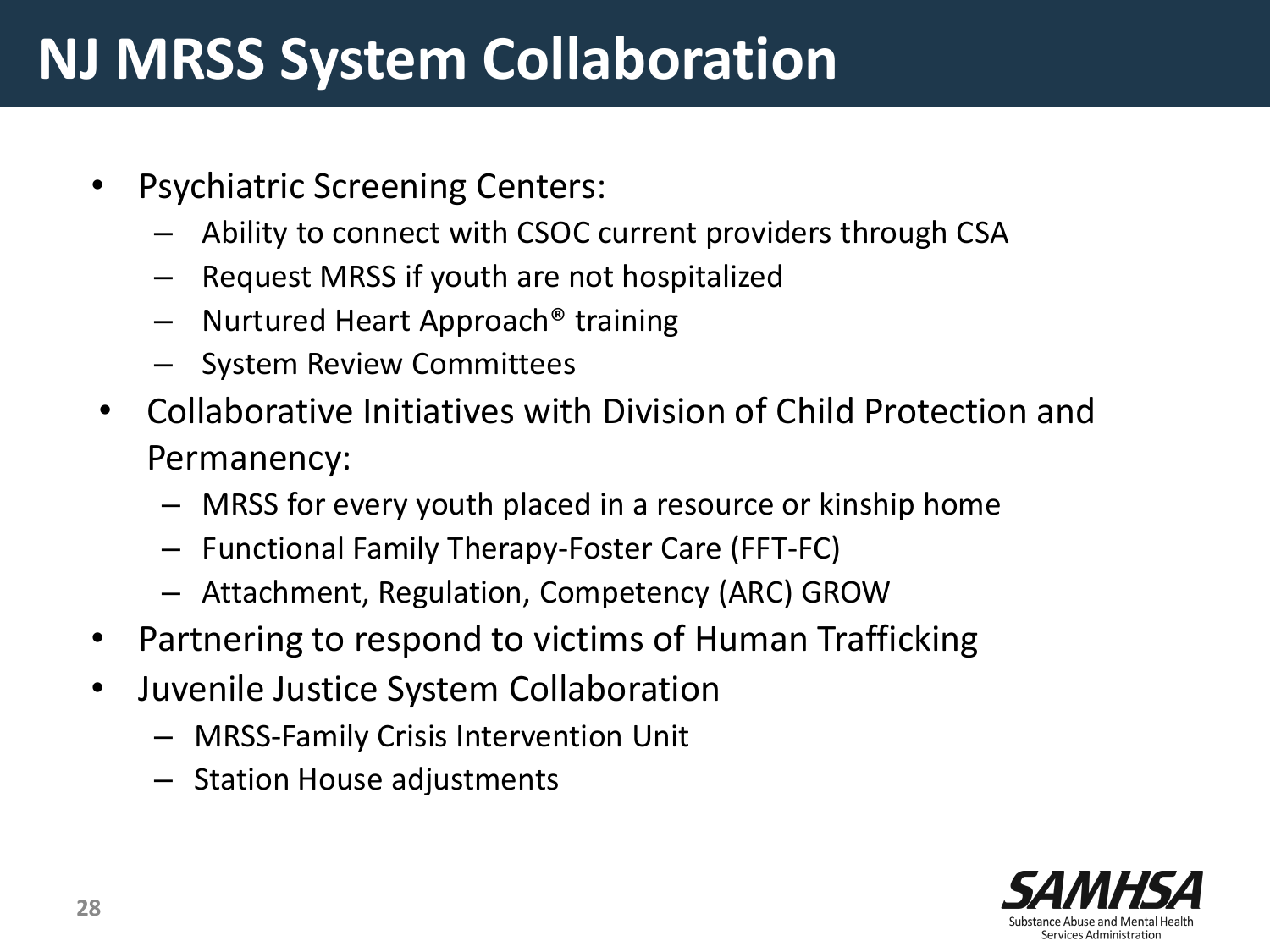# **NJ MRSS Funding**

- Presumptive Eligibility
- Medicaid State Plan Amendment Rehabilitation Option -Early and Periodic Screening, Diagnostic and Treatment (EPSDT)
- State Funding for Youth Not NJ Family Care Eligible
- Wrap/Flex Funds to Support Non-Medicaid Reimbursable Services
- Third Party Liability Insurance Coordination (TPL)

**MRSS directly bills Medicaid's Fiscal Agent, per member per dispatch rate and per 15-minute unit.**

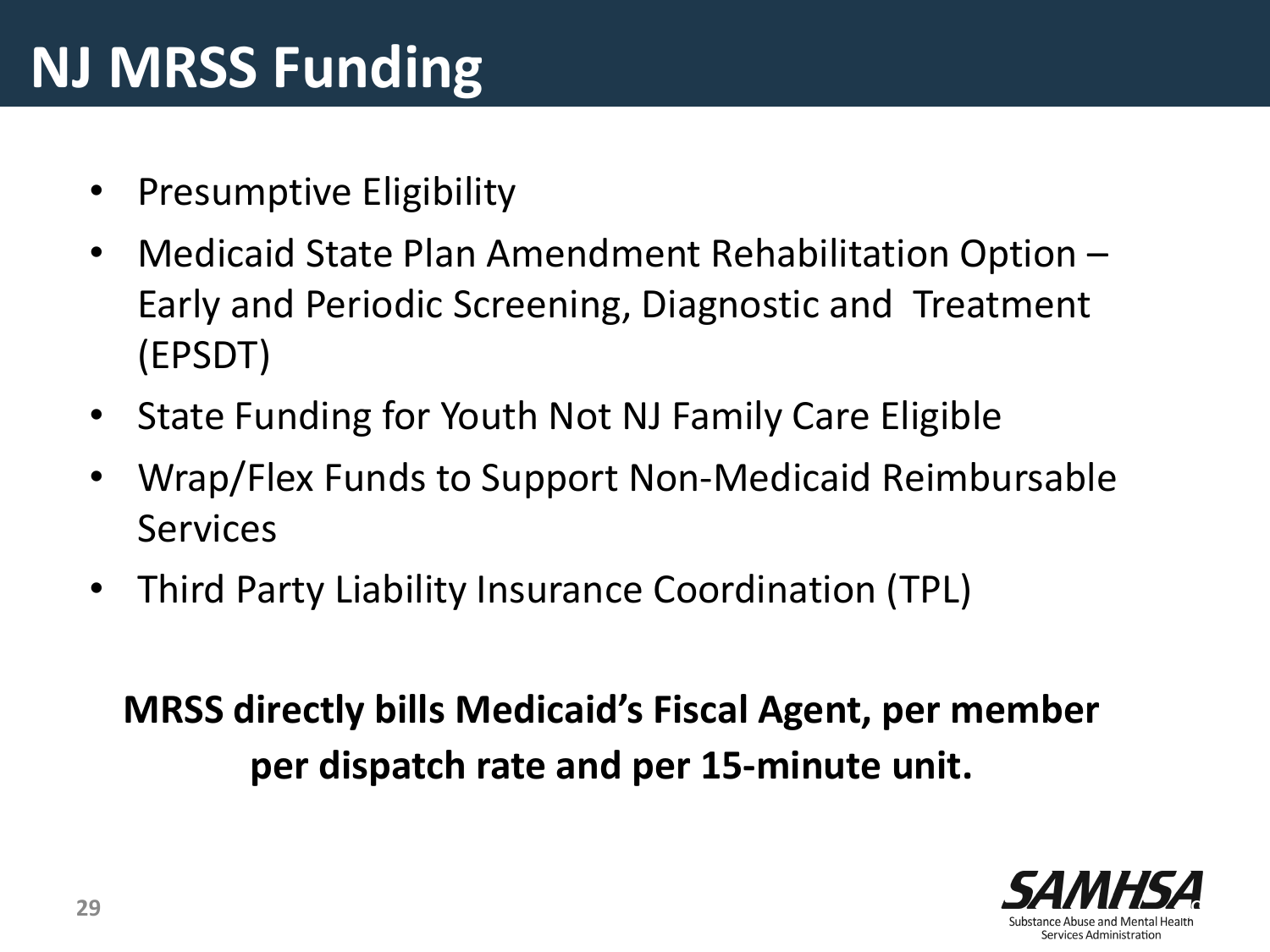## **MRSS Quality and Outcomes**

- Individual Level
	- Debriefing
	- Individual Outcome Reports
- Provider Level
	- Data Dashboards
	- Routine Meetings
- Systems Level
	- Creative Practice/Success Stories/Recognitions
	- System Review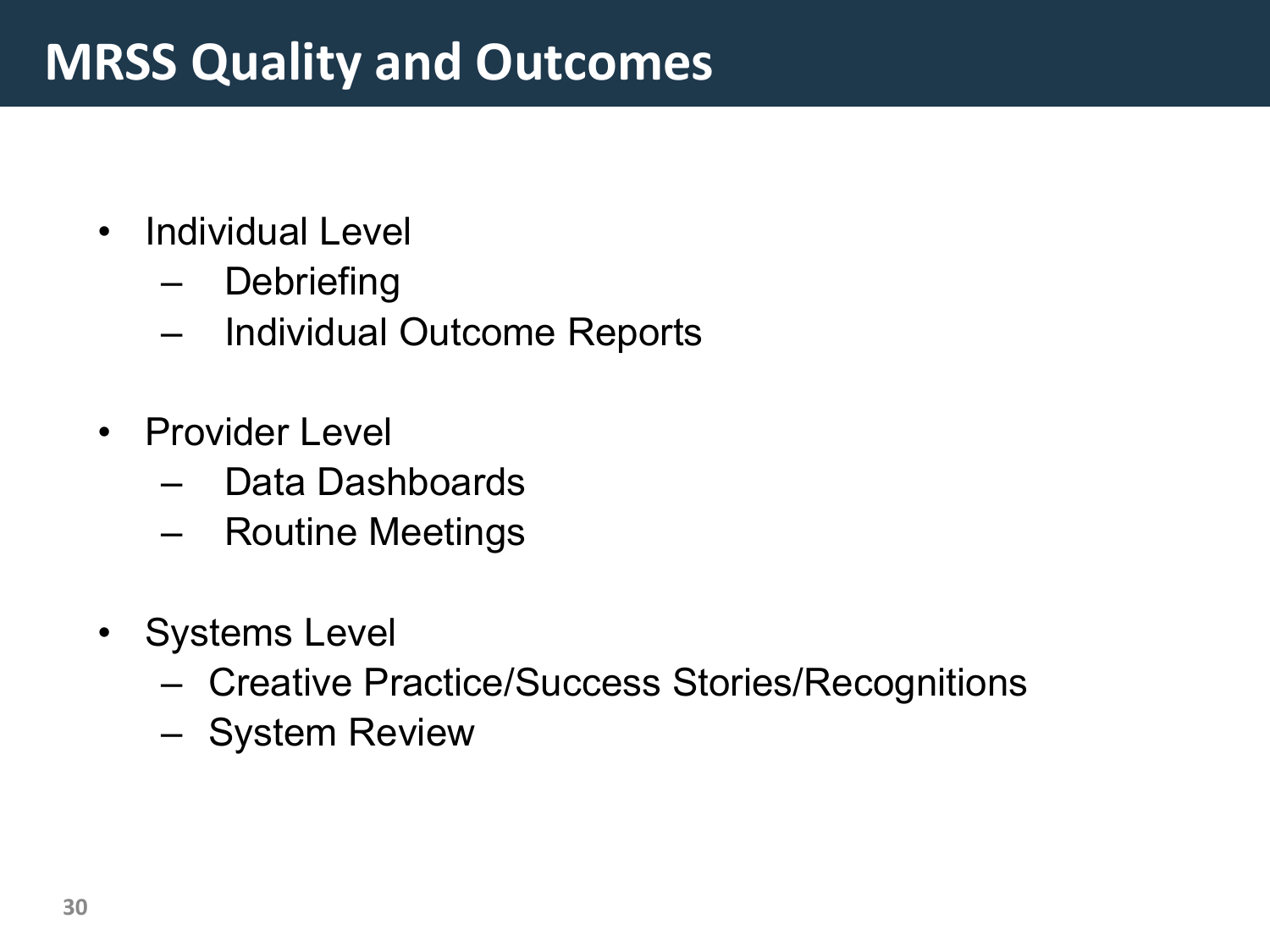## **Demographics of Youth Served by MRSS**

As of 4/1/19 N = 2864



Identified gender of youth served as of 4/1/19- 55% male, 45% female

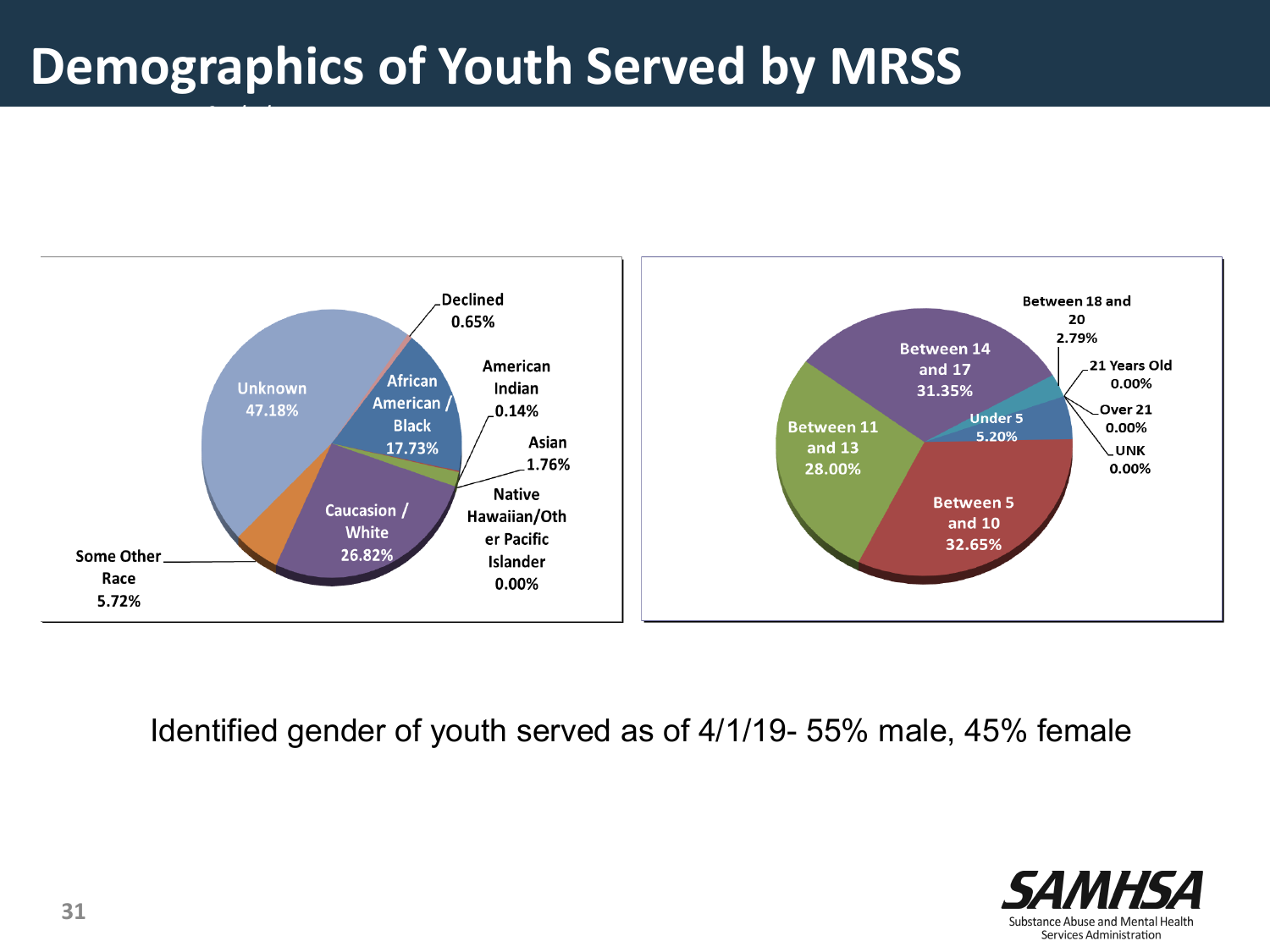## **MRSS Living Situation**



Since its inception in 2004, MRSS has consistently **maintained 94% of children in their current living situation, at the time of service, including children who are involved with the child welfare system.** 

Families have reported high satisfaction with services, with a 250% increase in families accessing MRSS.

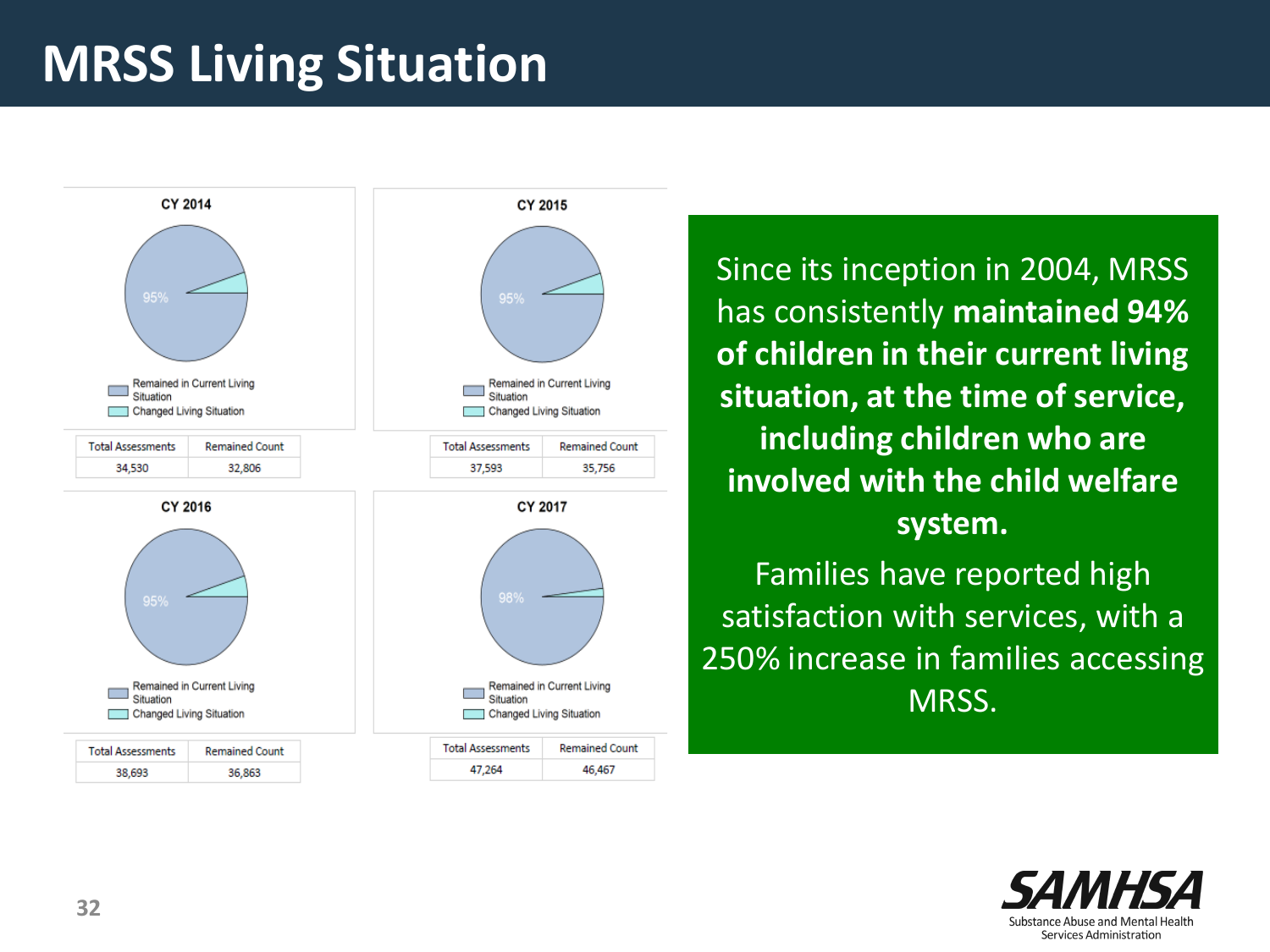# **MRSS Readmission**

- 30-day readmission rate for youth who transitioned from MRSS between January 1, 2019 and March 31, 2019 was 47%.
- Of youth transitioned from MRSS in 2017, an average of 14% re-enrolled within 12 months.

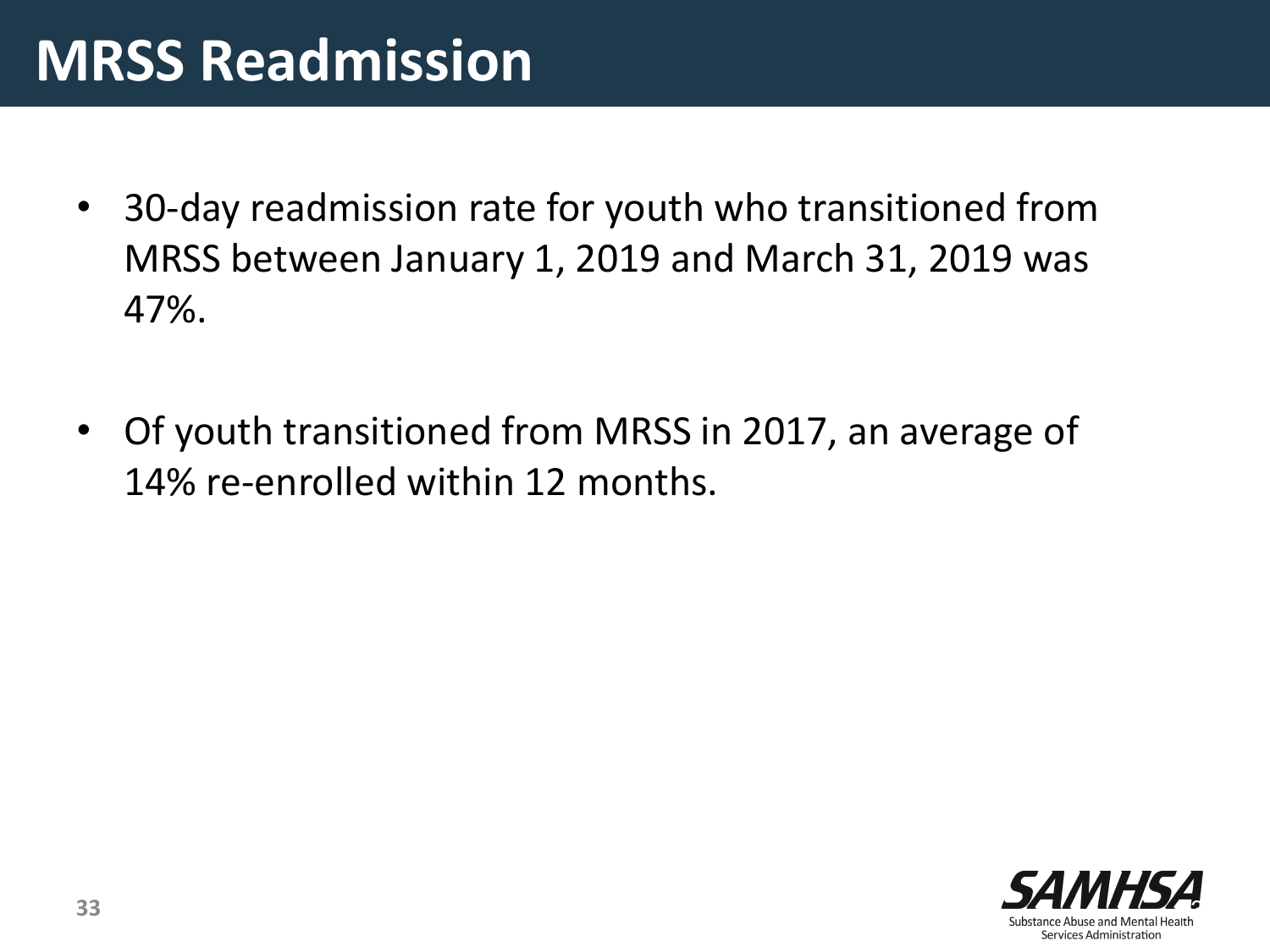## **MRSS Trend**



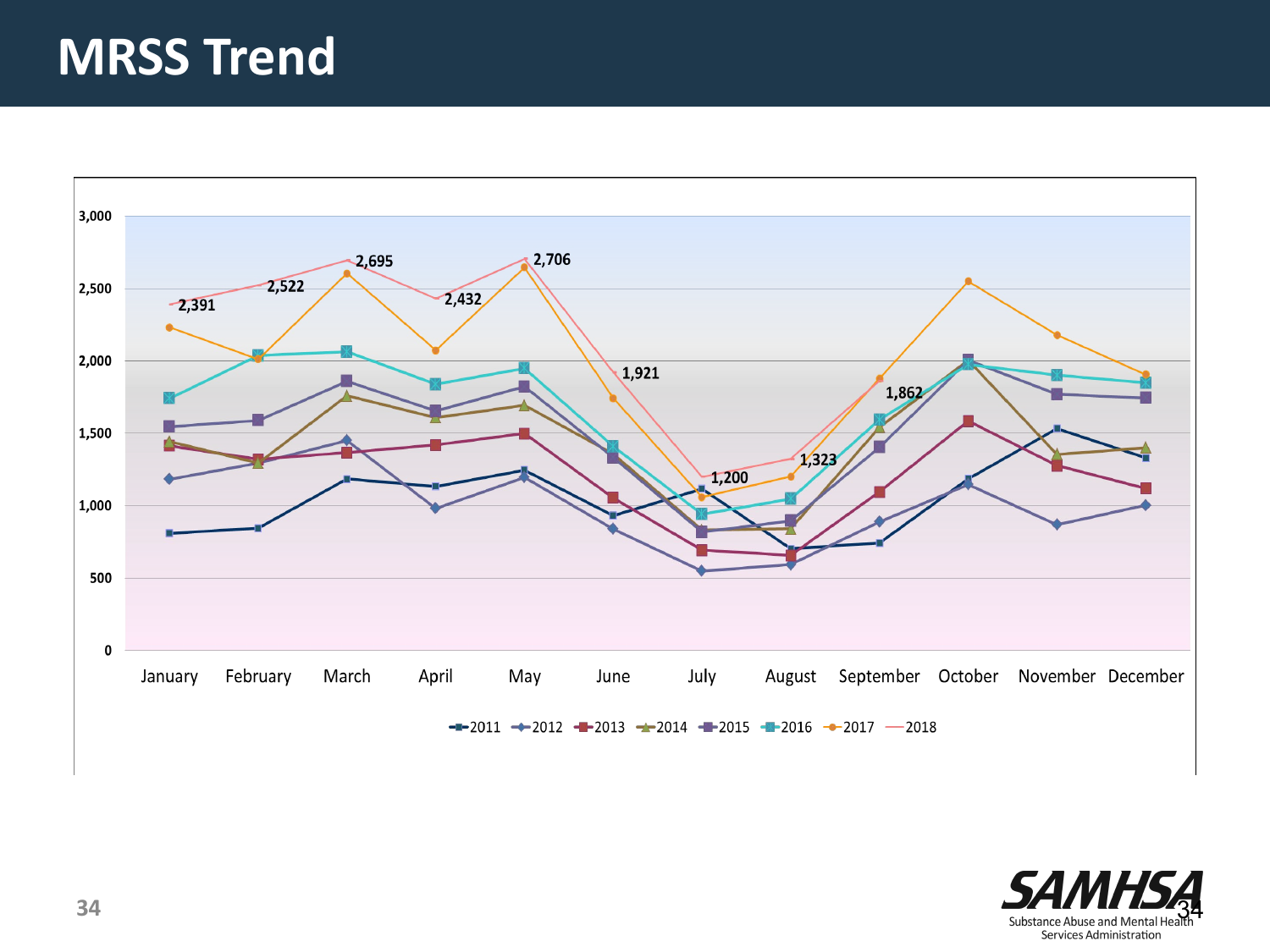### **Youth in Behavioral Health Out of Home Treatment**



**35 35**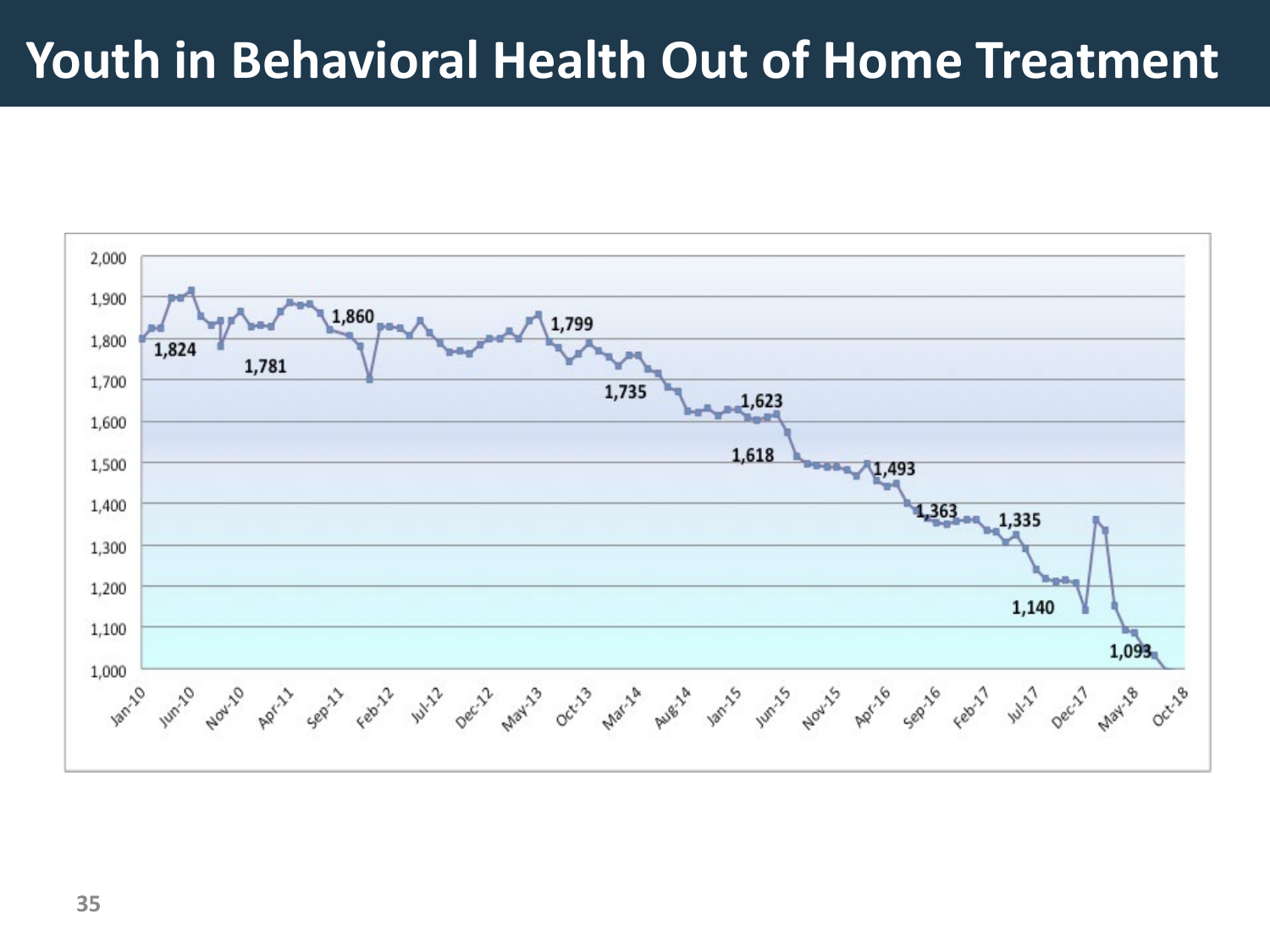### **How Does NJ'S CSOC Model Impact the Youth We Serve?**

- $\checkmark$  Fewer children in out of home treatment programs, with a decreased length of stay
- $\checkmark$  Fewer children accessing inpatient treatment
- $\checkmark$  Closure of state child psychiatric hospital and state operated institutional residential treatment centers
- $\checkmark$  Reduction from over 350+ youth in out-of-state facilities to currently one youth in behavioral health out-of-home setting
- $\checkmark$  Ensures youth receive the right intensity of services for the right duration
- $\checkmark$  Fewer youth in detention centers
- $\checkmark$  Wraparound model works!!

Nationally recognized model of a System of Care

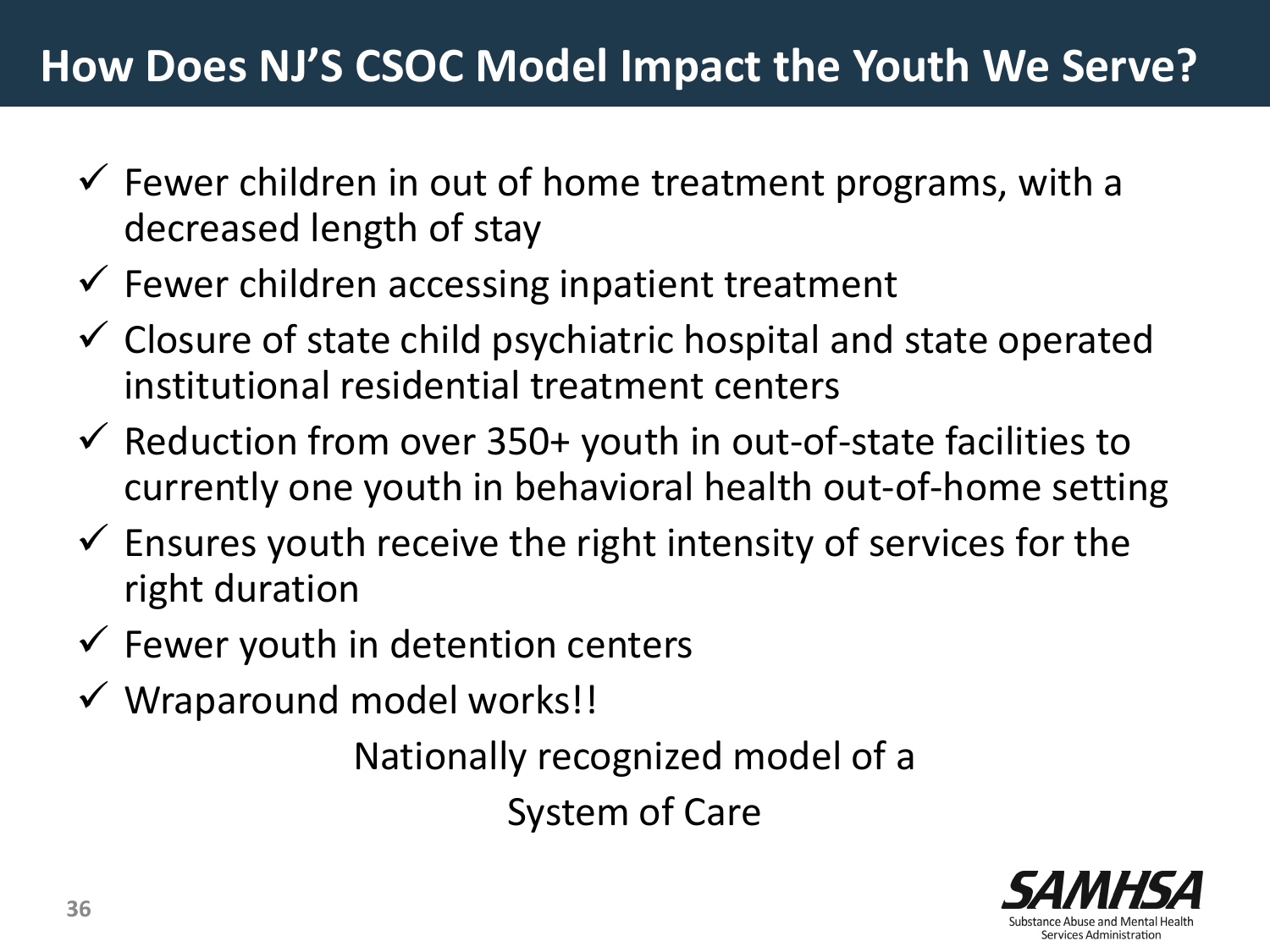- [https://www.nasmhpd.org/content/ta-coalition-assessment-working-](https://www.nasmhpd.org/content/ta-coalition-assessment-working-paper-making-case-comprehensive-children%E2%80%99s-crisis)<br>paper-making-case-comprehensive-children's-crisis
- [NJ Family Guide: http://www.performcarenj.org/pdf/provider/youth-](http://www.performcarenj.org/pdf/provider/youth-family-guide-eng.pdf)<br>family-guide-eng.pdf
- NJ Children's Interagency Coordinating Council Data Dashboard; <https://www.nj.go/dcf/childdata/interagency/index.html>
- NJ MRSS Service Planning Guide; [http://www.performcarenj.org/pdf/provider/service-planning-](http://www.performcarenj.org/pdf/provider/service-planning-guides/mrss.pdf) guides/mrss.pdf
- [https://www.state.nj.us/dcf/documents/home/childdata/behavioral/D](https://www.state.nj.us/dcf/documents/home/childdata/behavioral/DCBHS10yrReview.pdf) CBHS10yrReview.pdf
- [https://www.nj.gov/dcf/about/divisions/dcsc/CSOC\\_15.Year.Conferenc](https://www.nj.gov/dcf/about/divisions/dcsc/CSOC_15.Year.Conference.Presentation.pdf) e.Presentation.pdf
- Joint CMCS and SAMHSA Informational Bulletin: Coverage of Behavioral Health Services
- for Children, Youth, and Young Adults with Significant Mental Health **Conditions**